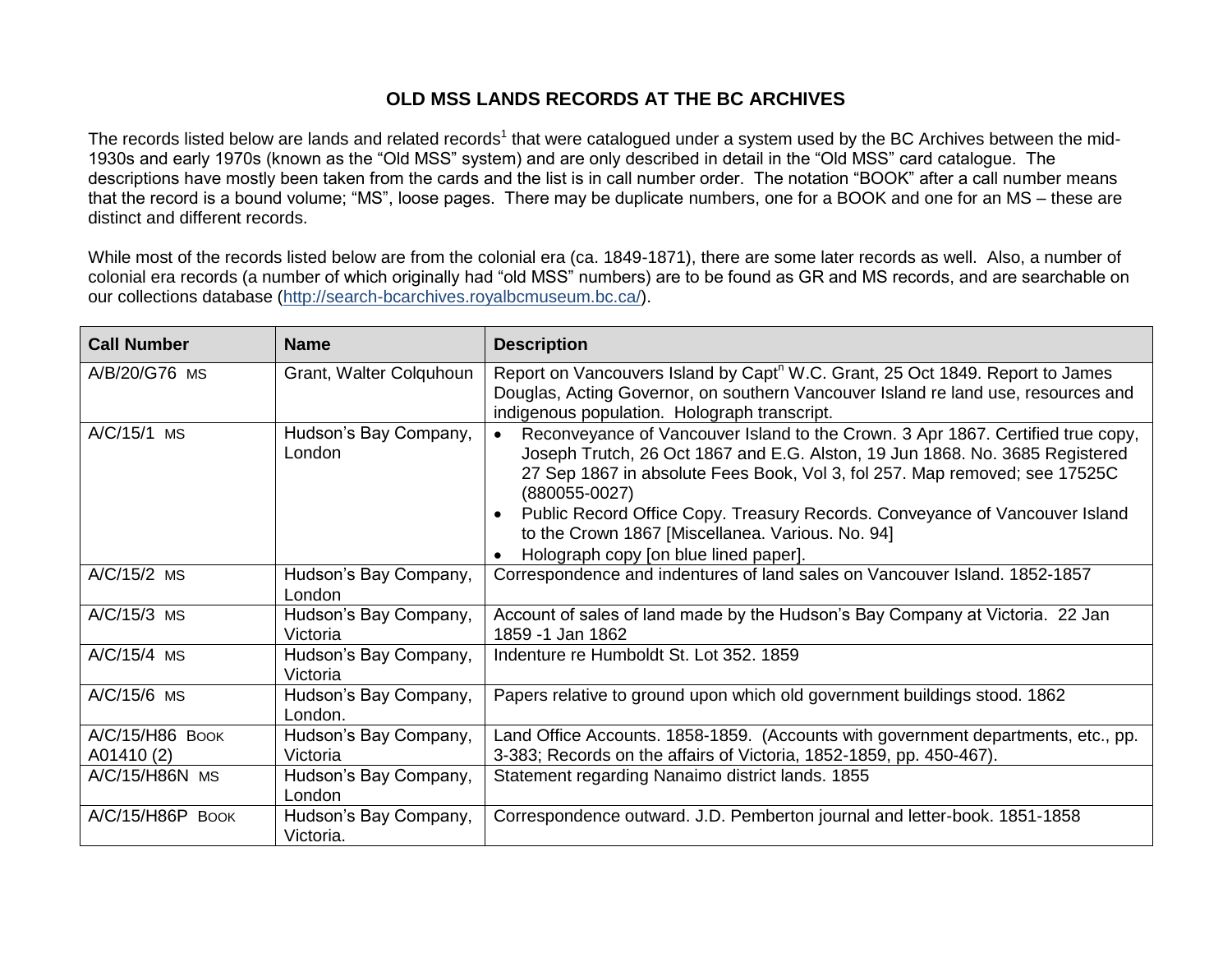| <b>Call Number</b>            | <b>Name</b>                                    | <b>Description</b>                                                                                                                                                                                                                                                                               |
|-------------------------------|------------------------------------------------|--------------------------------------------------------------------------------------------------------------------------------------------------------------------------------------------------------------------------------------------------------------------------------------------------|
| A/C/15/P36 MS                 | Hudson's Bay Company,<br>London                | Correspondence with J. D. Pemberton. 1851, 1854, 1855, 1858. Originals and<br>transcripts. Articles of Agreement; Instructions, etc.                                                                                                                                                             |
| $A/C/15/V66D$ MS <sup>2</sup> | Hudson's Bay Company,<br>Victoria              | Correspondence outward. 1859-1861. Some transcripts. Mostly from A.G. Dallas to<br>W.A.G. Young, Acting Colonial Secretary and to James Douglas, in his capacity as<br>Governor of the Colony of Vancouver Island and of British Columbia. Mostly dealing<br>with land issues.                   |
| A/C/25/H86 MS                 | Hudson's Bay Company,<br>London                | Grant of Lands in Vancouver Island to Puget Sound Agricultural Company. 1854                                                                                                                                                                                                                     |
| A/C/30/T63 MS                 | Torrens, Robert William                        | Report [to Governor James Douglas] of Expedition to the North "copied and<br>forwarded to Secretary of State". 1859                                                                                                                                                                              |
| A/C/30/T63.1 MS               | Torrens, Robert William                        | Report of explorations and proceedings at Clayoquot Sound (R122/2060, 19 Sep<br>1865); Report relative to gold diggings at Bear River a failure (117/1981, 21 Aug<br>1865)                                                                                                                       |
| A/C/90/H86 MS                 | Hudson's Bay Company,<br>London                | Extracts re indenture for the conveyance by the Colony of Vancouver Island of 6193<br>acres of land situate at Nanaimo. 1855. Typescript.                                                                                                                                                        |
| A/D/15/H86 MS                 | Hudson's Bay Company                           | Affidavit re surrender of land by virtue of the indenture, 1867,1872                                                                                                                                                                                                                             |
| C/AA/30.1/T63 MS              | Vancouver Island.<br><b>Colonial Secretary</b> | Correspondence with Robert William Torrens re mining lease for George Weaver and<br>partners. 1863.                                                                                                                                                                                              |
| C/AA/30.1J MS                 | Vancouver Island.<br><b>Colonial Secretary</b> | Correspondence outward. 8 Oct 1866. Reconveyance of Vancouver Island.                                                                                                                                                                                                                            |
| C/AA/30.1J/1 BOOK             | Vancouver Island.<br><b>Colonial Secretary</b> | Correspondence outward. 14 Sep 1859-21 Sep 1860. <sup>3</sup> Letters signed by James<br>Douglas, W.A.G. Young, Jos. Porter, A.T. Bushby, Chas. Good, P.H. Nind, Jno.<br>Connell and Rod <sup>k</sup> . Finlayson. Official letter-book copies. For photocopy of original,<br>see C/AA/30.1J/1A. |
| C/AA/30.1J/2 BOOK             | Vancouver Island.<br><b>Colonial Secretary</b> | Correspondence outward. 28 Sep 1860-13 Aug 1861. Official letter-book copies.<br>Letters signed by James Douglas, W.A.G. Young, Chas. Good (23 letters, 17 Jul-10<br>Aug1861), and Jno. Work (21 May-7 Jun 1861). For photocopy see Book<br>C/AA/30.1J/2A                                        |
| C/AA/30.1J/3 BOOK             | Vancouver Island.<br><b>Colonial Secretary</b> | Correspondence outward. 15 Aug 1861-27 Mar 1863. Official letter-book copies.<br>Letters signed by James Douglas, W.A.G. Young, and E.J. Nesbitt (6 letters, 31 Jan-<br>16 Mar 1863).                                                                                                            |
| C/AA/30.1J/4 BOOK             | Vancouver Island.<br><b>Colonial Secretary</b> | Correspondence outward. 24 Mar 1863-20 Sep 1864. Official letter-book copies.<br>Letters signed by James Douglas, A.E. Kennedy, W.A.G. Young (24 Mar 1863-11<br>May 1864), E.J. Nesbitt (4 Apr 1863-20 May 1864) and Henry Wakeford (20 May- 20<br>Sep 1864).                                    |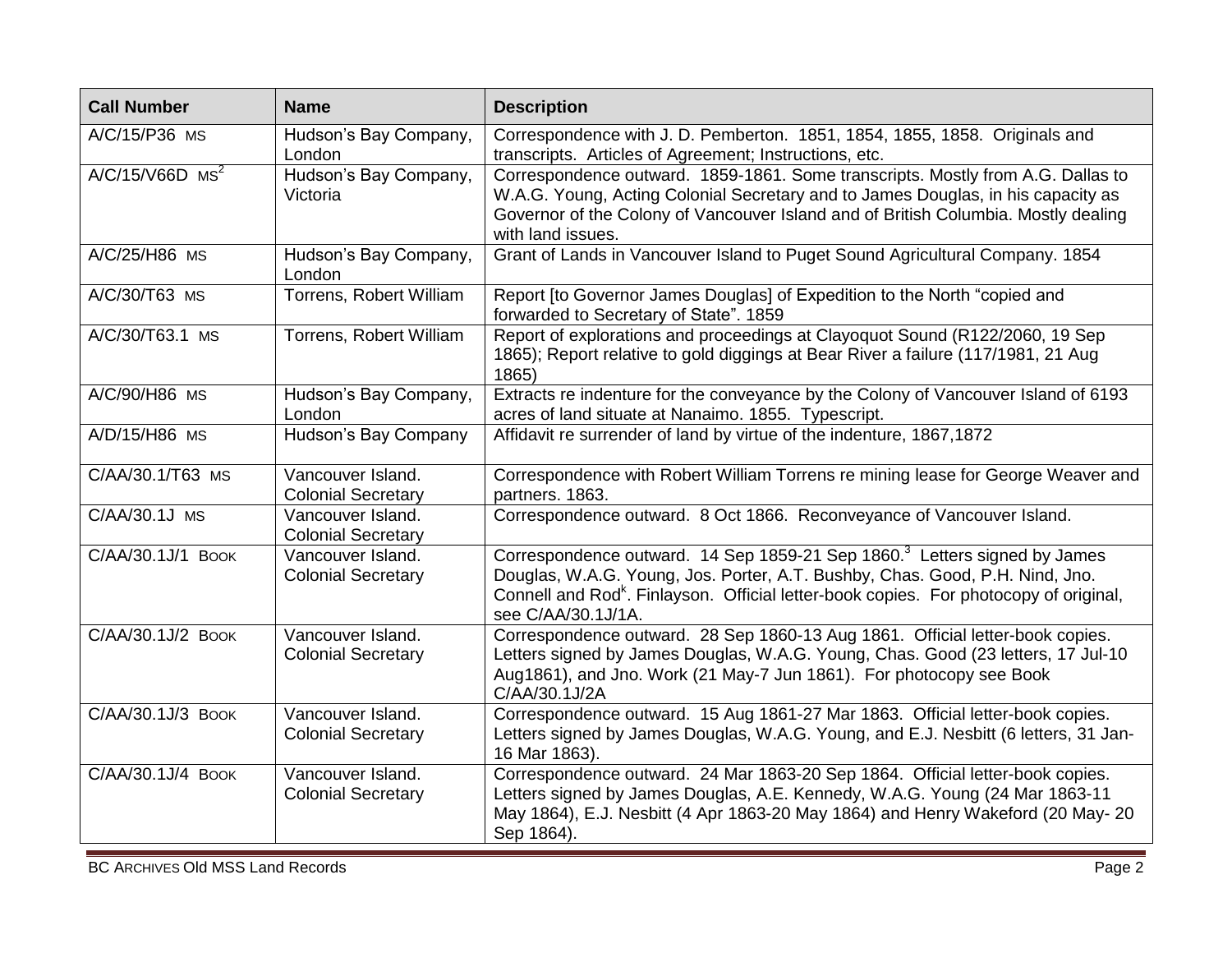| <b>Call Number</b>                             | <b>Name</b>                                    | <b>Description</b>                                                                                                                                                                                                                                                                                                                                                                                                                                                                                                            |
|------------------------------------------------|------------------------------------------------|-------------------------------------------------------------------------------------------------------------------------------------------------------------------------------------------------------------------------------------------------------------------------------------------------------------------------------------------------------------------------------------------------------------------------------------------------------------------------------------------------------------------------------|
| C/AA/30.1J/5 BOOK                              | Vancouver Island.<br><b>Colonial Secretary</b> | Correspondence outward. 20 Sep 1864-11 Sep 1865. Official letter-book copies. A<br>few letters signed by A.E. Kennedy, others by Henry Wakeford and W.A.G. Young.                                                                                                                                                                                                                                                                                                                                                             |
| C/AA/30.1J/6 BOOK                              | Vancouver Island.<br><b>Colonial Secretary</b> | Correspondence outward. 11 Sep 1865-29 Nov 1866. Official letter-book copies.<br>Letters signed by A.E. Kennedy, W.A.G. Young and E.J. Nesbitt. Includes: Letter to<br>Governor Kennedy (8 Oct 1866). Report on Public Lands and H.B.Co. in relation to<br>reconveyance of V.I. to the Crown. Signed by Young and others (p.210-219).                                                                                                                                                                                         |
| C/AA/30.1J/7 BOOK                              | Vancouver Island.<br><b>Colonial Secretary</b> | Correspondence outward. To Mayor and Council of Victoria. 9 Sep 1862-25 Apr<br>1864. Official letter-book copies. Signed by W.A.G. Young.                                                                                                                                                                                                                                                                                                                                                                                     |
| C/AA/30.1J/9 BOOK<br>B04716                    | Vancouver Island.<br><b>Colonial Secretary</b> | Correspondence outward. To Treasury. 9 Mar 1859-7 May 1864. Letters signed by<br>W.A.G. Young.                                                                                                                                                                                                                                                                                                                                                                                                                                |
| C/AA/30.1J1/1 BOOK                             | Vancouver Island.<br><b>Colonial Secretary</b> | Index to correspondence outwards. Sep 1864-Nov 1866                                                                                                                                                                                                                                                                                                                                                                                                                                                                           |
| C/AA/30.1K1/1 Book                             | Vancouver Island.<br><b>Colonial Secretary</b> | Index to correspondence inwards. 1857-1864. <sup>4</sup> On spine: Vancouver Island. Index In<br>letters 1859-1864.                                                                                                                                                                                                                                                                                                                                                                                                           |
| C/AA/30.1K1/2 Book                             | Vancouver Island.<br><b>Colonial Secretary</b> | Index to correspondence inwards. 1864-1866. <sup>5</sup>                                                                                                                                                                                                                                                                                                                                                                                                                                                                      |
| C/AA/30.7 MS                                   | Vancouver Island, Lands<br>and Works Dept.     | Estimate for un-macadamized wagon road from Goldstream to Nanaimo. 1865                                                                                                                                                                                                                                                                                                                                                                                                                                                       |
| C/AA/30.7/1 BOOK<br>B16918(1)                  | Vancouver Island. Lands<br>and Works Dept.     | Vancouver's Isl <sup>d</sup> Colony. Land sales annual reports. 1853-1860                                                                                                                                                                                                                                                                                                                                                                                                                                                     |
| C/AA/30.7/2 BOOK<br>B16918(2)                  | Vancouver Island. Lands<br>and Works Dept.     | Epitome of land sales. 1852-1858.                                                                                                                                                                                                                                                                                                                                                                                                                                                                                             |
| C/AA/30.7/3 BOOK<br>B16918(3)                  | Vancouver Island. Lands<br>and Works Dept.     | Register of town lots, Victoria. 1853-1858                                                                                                                                                                                                                                                                                                                                                                                                                                                                                    |
| C/AA/30.7/4 BOOK<br>B04714(2)                  | Vancouver Island. Lands<br>and Works Dept.     | Pre-emption register.1863-1865. 288 p. Index to districts.                                                                                                                                                                                                                                                                                                                                                                                                                                                                    |
| C/AA/30.7/5 BOOK<br>and photocopy<br>B16918(4) | Hudson's Bay Company,<br>Land Office, Victoria | Papers connected with conveyance to Government of certain lots in town of Victoria.<br>1864. Cover title: Govern <sup>t</sup> Res <sup>s</sup> Letters and Mem <sup>da</sup> . Consists of letters and<br>memoranda relevant to Government Reserves (including Indian, church and school<br>reserves) and land claims on Vancouver Island (Victoria, Nanaimo, Sooke, Maple<br>Bay, etc.). Most of the original sketch maps and tracings were transferred to the Map<br>Collection and replaced with photocopies. <sup>6</sup> |
| C/AA/30.7/1 MS                                 | Vancouver Island. Lands<br>and Works Dept.     | Register of pre-emption right to land.                                                                                                                                                                                                                                                                                                                                                                                                                                                                                        |
| C/AA/30.7/2 MS                                 | Vancouver Island, Lands<br>and Works Dept.     | Lands sold or auctioned in Vancouver Island districts. 1860-1865                                                                                                                                                                                                                                                                                                                                                                                                                                                              |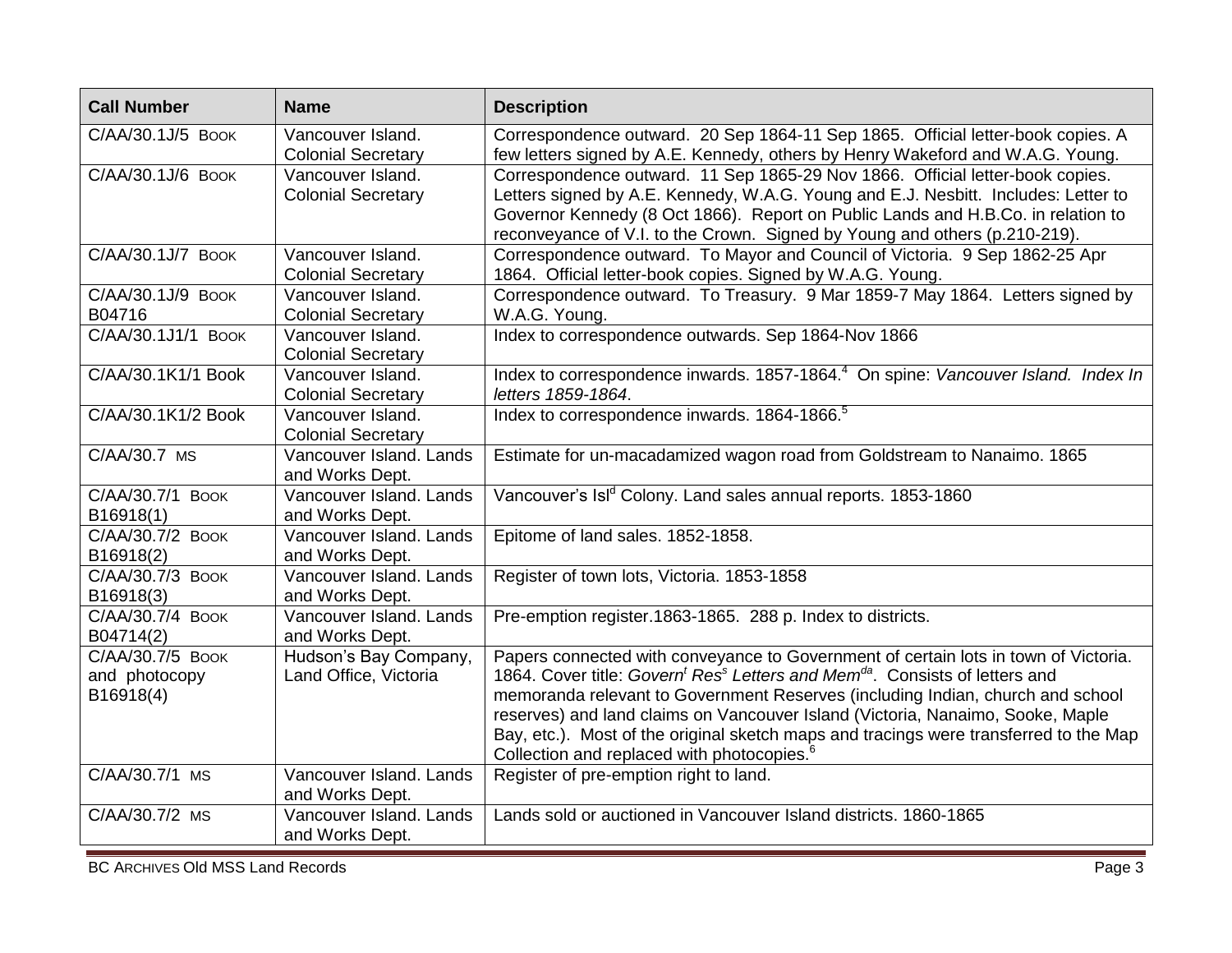| <b>Call Number</b>                           | <b>Name</b>                                | <b>Description</b>                                                                                                                                                                                                                                                                                                                                                                                                                                           |
|----------------------------------------------|--------------------------------------------|--------------------------------------------------------------------------------------------------------------------------------------------------------------------------------------------------------------------------------------------------------------------------------------------------------------------------------------------------------------------------------------------------------------------------------------------------------------|
| C/AA/30.7/3 MS                               | Vancouver Island, Lands<br>and Works Dept. | Payments made by Land Office on acct. of Government Buildings. 1859                                                                                                                                                                                                                                                                                                                                                                                          |
| C/AA/30.7/4 MS                               | Vancouver Island. Lands<br>and Works Dept. | Fur trade property in account with the Land Office. 1859                                                                                                                                                                                                                                                                                                                                                                                                     |
| C/AA/30.7/5 MS                               | Vancouver Island. Lands<br>and Works Dept. | Government Buildings, expenditure. 1859                                                                                                                                                                                                                                                                                                                                                                                                                      |
| C/AA/30.7/6 MS                               | Vancouver Island. Lands<br>and Works Dept. | Government House, list of furniture, property, etc. 1859                                                                                                                                                                                                                                                                                                                                                                                                     |
| C/AA/30.7A BOOK                              | Vancouver Island. Lands<br>and Works Dept. | Accounts. Cash book. 1858-1861                                                                                                                                                                                                                                                                                                                                                                                                                               |
| C/AA/30.7A/1 BOOK                            | Vancouver Island. Lands<br>and Works Dept. | Accounts. Cash book. 1861-1867                                                                                                                                                                                                                                                                                                                                                                                                                               |
| C/AA/30.7A/2 BOOK                            | Vancouver Island. Lands<br>and Works Dept. | Accounts. Cash book. Feb-Dec 1864                                                                                                                                                                                                                                                                                                                                                                                                                            |
| C/AA/30.7A/3 BOOK                            | Vancouver Island, Lands<br>and Works Dept. | Accounts. Cash book. Jan 1865-Nov 1866                                                                                                                                                                                                                                                                                                                                                                                                                       |
| C/AA/30.7A/4 BOOK                            | Vancouver Island, Lands<br>and Works Dept. | Accounts. Ledger. 1865                                                                                                                                                                                                                                                                                                                                                                                                                                       |
| C/AA/30.7J/1 BOOK                            | Vancouver Island, Lands<br>and Works Dept. | Correspondence outward. Letter-book (letters on paper of various sizes bound<br>together with some on loose pages inserted). 20 Oct 1857-17 Jul 1862. Register<br>(chronological list with topic of each) on loose pages inserted at front of volume. <sup>7</sup><br>"Book 85" "Ltrs signed by J.D. Pemberton, Col. Surveyor & B.W. Pearse, Asst Oct 20,<br>1857 and July 1858 to 17 <sup>th</sup> July 1862." See C/AA/30.7J/3 Book for copies of letters. |
| C/AA/30.7J/2 BOOK                            | Vancouver Island, Lands<br>and Works Dept. | Correspondence outward. Letter-book (letters on paper of various sizes bound<br>together). 23 Jul 1862-29 Sep 1864. Index and register <sup>8</sup> bound with letters. "Book 86"<br>See C/AA/30.7J/3 Book for copies of letters.                                                                                                                                                                                                                            |
| C/AA/30.7J/3 BOOK                            | Vancouver Island. Lands<br>and Works Dept. | Correspondence outward. 20 Oct 1857-29 Sep 1864. Handwritten copy of 30.7K/1<br>and 30.7K/2. Index (bound) and register $9$ (on loose pages).                                                                                                                                                                                                                                                                                                                |
| $\overline{C/A}$ A/30.7J/4 BOOK<br>B04716(4) | Vancouver Island. Lands<br>and Works Dept. | Correspondence outward. Letter-book. Oct 1864-Nov 1866<br>Correspondence outward. Letter-book. Nov 1866-May 1868                                                                                                                                                                                                                                                                                                                                             |
| C/AA/30.7K/1 BOOK                            | Vancouver Island. Lands<br>and Works Dept. | Correspondence inward. Register ["Documents Sent and Received"]. 1864-1867.<br>Pages 1-14 cut out.                                                                                                                                                                                                                                                                                                                                                           |
| C/AA/30.7K/An2 MS                            | Vancouver Island. Lands<br>and Works Dept. | Correspondence inward. A.C. Anderson to Joseph D. Pemberton, Colonial Surveyor,<br>28 Jan 1863, re money owing on land claim [North Saanich].                                                                                                                                                                                                                                                                                                                |
| C/AA/30.7K/T44 MS                            | Vancouver Island. Lands<br>and Works Dept. | Correspondence inward. H.O. Tiedemann to Chairman of the Road Commission, 27<br>Dec 1864, re width of Esquimalt Road.                                                                                                                                                                                                                                                                                                                                        |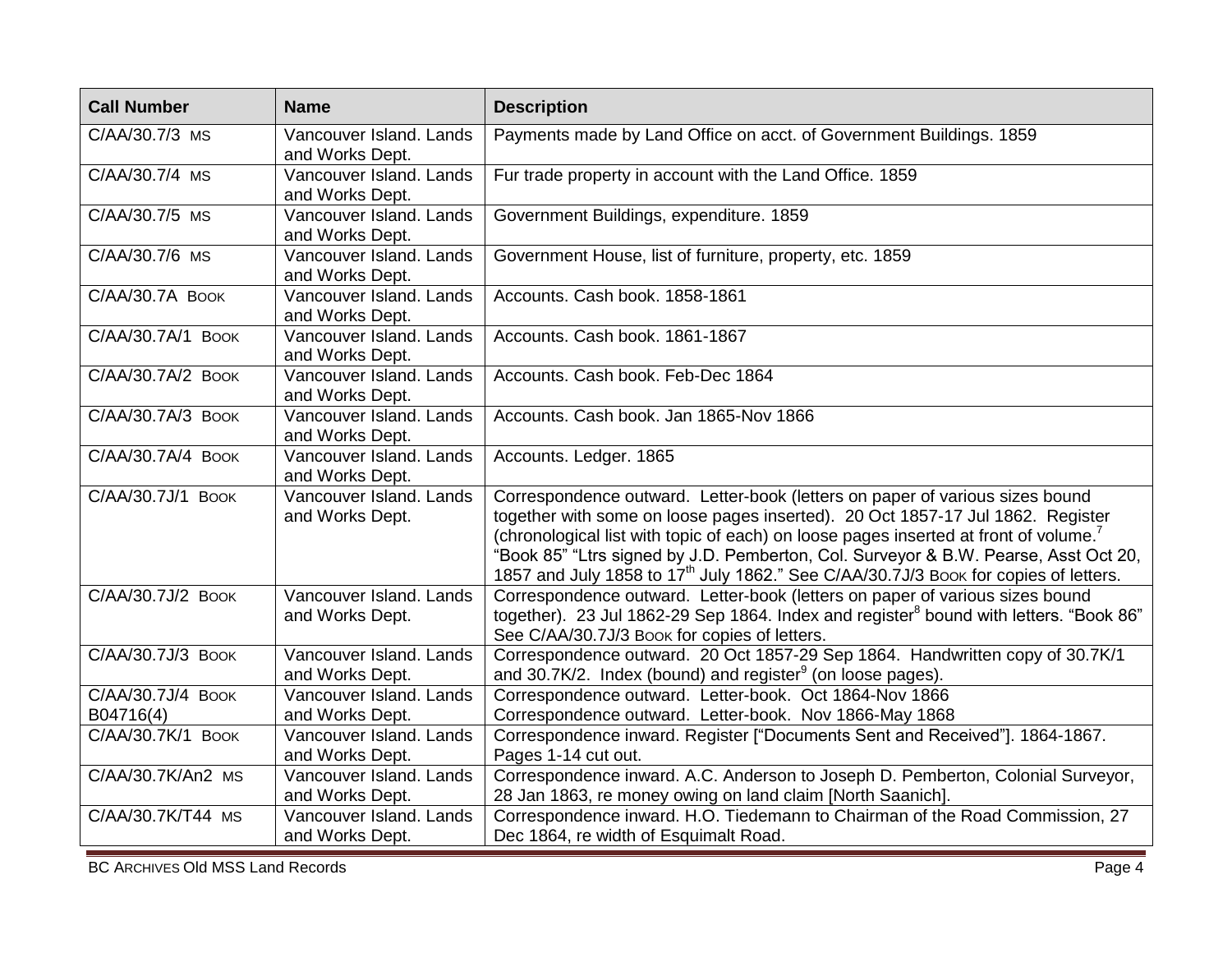| <b>Call Number</b>  | <b>Name</b>                                   | <b>Description</b>                                                                                                                                                                                                                                                                                                                                                                                                                                                                                                                                                                                                                                                                                                 |
|---------------------|-----------------------------------------------|--------------------------------------------------------------------------------------------------------------------------------------------------------------------------------------------------------------------------------------------------------------------------------------------------------------------------------------------------------------------------------------------------------------------------------------------------------------------------------------------------------------------------------------------------------------------------------------------------------------------------------------------------------------------------------------------------------------------|
| С/АА/30.7М/1 Воок   | Vancouver Island. Lands<br>and Works Dept.    | Diary of Superintendent of Roads (John T. Pidwell). Oct 1864-Jan 1865                                                                                                                                                                                                                                                                                                                                                                                                                                                                                                                                                                                                                                              |
| C/AA/30.71/1 BOOK   | Vancouver Island.<br><b>Colonial Surveyor</b> | Note-book. Esquimalt district (Lots I-CXX); Lake District.                                                                                                                                                                                                                                                                                                                                                                                                                                                                                                                                                                                                                                                         |
| C/AA/30.71/C42 MS   | Vancouver Island.<br><b>Colonial Surveyor</b> | Chemainus district lands correspondence [ca. 1859-1864]<br>Saltspring Chemainus District ~Pre-emption Claims~ Attorney General's Opinion,<br>19 November 1859 (re lands allotted to settlers in the Chemainus district)<br>List of Petitions for land in Chemainus District, n.d. "vide Letter Book 51"<br>To the Commissioner of Crown Lands  re uncertainty of title because Indian title<br>$\bullet$<br>not extinguished. 5 signatories. n.d.<br>John T. Pidwell, Chairman of [Chemainus Committee] to Joseph D. Pemberton,<br>Colonial Surveyor, n.d. List of "those persons  who by Ballot have had<br>assigned to them the Lot opposite their respective names' based on the survey<br>map of Oliver Wells. |
| C/AA/30.71/C42.1 MS | Vancouver Island.<br><b>Colonial Surveyor</b> | Correspondence and papers relating to Indian reserve, Chemainus district, and<br>William Alexander Scott. 1859-1864. [Note: includes file 503/441 referred to in<br>C/AA/30.1K1/1 Book as having been "placed with Scotts papers"]                                                                                                                                                                                                                                                                                                                                                                                                                                                                                 |
| C/AA/30.71/C83 MS   | Vancouver Island.<br><b>Colonial Surveyor</b> | Papers and correspondence relating to Cowichan District land sales. 1858, 1859                                                                                                                                                                                                                                                                                                                                                                                                                                                                                                                                                                                                                                     |
| C/AA/30.71/D74 MS   | Vancouver Island.<br><b>Colonial Surveyor</b> | Indenture made  and Sir James Douglas  assigns all that piece of land mentioned<br>and described on the plan of Fairfield Estate. 1865. Leased by B.W. Pearse.                                                                                                                                                                                                                                                                                                                                                                                                                                                                                                                                                     |
| C/AA/30.71/F85 MS   | Vancouver Island.<br><b>Colonial Surveyor</b> | Indenture made  between Selim Franklin and Lumley Franklin  assigns parcels of<br>land situate on the West side of Government St. 1862                                                                                                                                                                                                                                                                                                                                                                                                                                                                                                                                                                             |
| C/AA/30.71/In6 MS   | Vancouver Island.<br><b>Colonial Surveyor</b> | Thomas Newman Innes to Joseph D. Pemberton, Colonial Surveyor, 2 Jul 1861, re<br>possession of Lot 9, Range 6, Chemainus District.                                                                                                                                                                                                                                                                                                                                                                                                                                                                                                                                                                                 |
| C/AA/30.71/M23 MS   | Vancouver Island.<br><b>Colonial Surveyor</b> | Correspondence re W.H. McNeill's property (Section XLVII, Victoria District). 1865                                                                                                                                                                                                                                                                                                                                                                                                                                                                                                                                                                                                                                 |
| C/AA/30.71/M86 MS   | Vancouver Island.<br><b>Colonial Surveyor</b> | Government Reserve at Mount Douglas, Hyde Park. Indenture, 23 Sep 1863;<br>indenture, 19 Jan 1864; certificate of title, 29 Jan 1864.                                                                                                                                                                                                                                                                                                                                                                                                                                                                                                                                                                              |
| C/AA/30.71/N15 MS   | Vancouver Island.<br><b>Colonial Surveyor</b> | Applications for land at Nanaimo. 1859                                                                                                                                                                                                                                                                                                                                                                                                                                                                                                                                                                                                                                                                             |
| C/AA/30.71/Sa3 MS   | Vancouver Island.<br><b>Colonial Surveyor</b> | List of settlers on Saltspring Island for whom certificate papers are wanted. [186-]<br>"vide letter book [p] 48"                                                                                                                                                                                                                                                                                                                                                                                                                                                                                                                                                                                                  |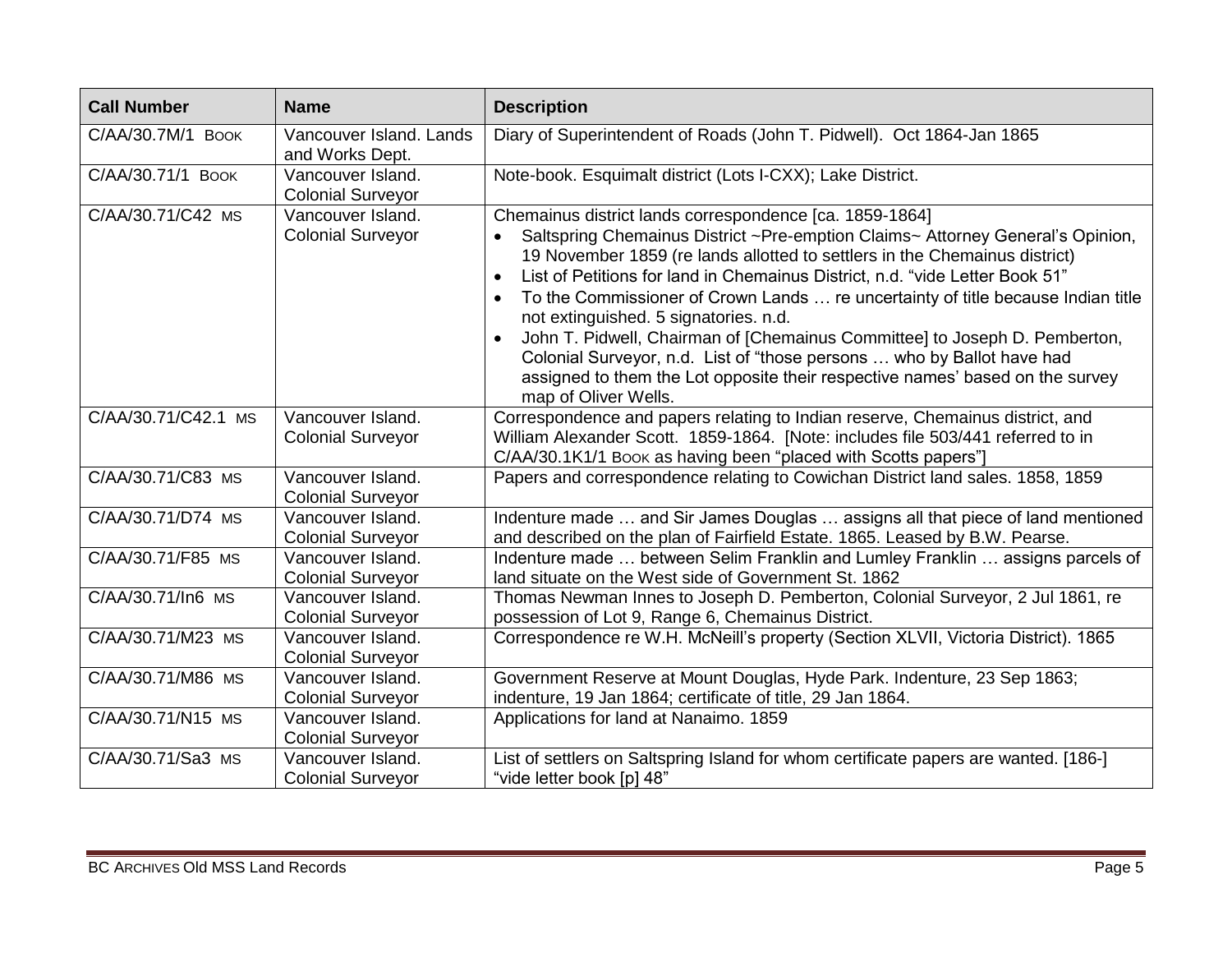| <b>Call Number</b>  | <b>Name</b>                                   | <b>Description</b>                                                                                                                                                                                                                                                                                                                                                                                                                              |
|---------------------|-----------------------------------------------|-------------------------------------------------------------------------------------------------------------------------------------------------------------------------------------------------------------------------------------------------------------------------------------------------------------------------------------------------------------------------------------------------------------------------------------------------|
| C/AA/30.71/Sa3.1 MS | Vancouver Island.<br><b>Colonial Surveyor</b> | Correspondence and papers re settlers on Saltspring Island. 1859, 1861, 1862, 1866.<br>Includes map of Ganges Harbour settlement Apr 1861, Begg's settlement "referred to<br>in advertisement of 8 May 1861"; clipping of Public Notice 8 May 1861 re Ganges<br>Harbour and Begg's settlements; handwritten copy of Public Notice; correspondence<br>re certificates of improvement; ownership dispute (R161/105, Lineker 1859 pre-<br>emption) |
| C/AA/30.71/W55 MS   | Vancouver Island.<br><b>Colonial Surveyor</b> | Correspondence re construction of wharves in Victoria and Esquimalt harbours. 1859-<br>1864                                                                                                                                                                                                                                                                                                                                                     |
| C/AA/30.71/Y8 MS    | Vancouver Island.<br><b>Colonial Surveyor</b> | Indenture (draft and signed copy with seals and map sketch). Deed of conveyance by<br>W.A.G. Young and C. [Cecilia] Young of Fisgard Island to Surveyor General, 14 May<br>1864. "Enclosure in letter of Attorney General of 21 June 1864 R 6/87." Referred to in<br>indenture as "Fisguard Rock situate in the Harbour of Esquimalt" and including the<br>"Lighthouse and erections thereon". Sold for £150.                                   |
| C/AA/30.71A/1 BOOK  | Vancouver Island.<br><b>Colonial Surveyor</b> | Land sales, receipts and plans. 15 June 1854-12 Jan 1858. Signed by J.D.<br>Pemberton, Colonial Surveyor and B.W. Pearse, Dep. Surveyor. Includes map<br>sketches. Cover title: Surveying Depart. Receipts on Account of Land Sales.<br><b>Collateral Agreements.</b>                                                                                                                                                                           |
| C/AA/30.71J MS      | Vancouver Island.<br><b>Colonial Surveyor</b> | Correspondence outward. Report to Douglas from Walter Colquhoun Grant re survey<br>of Victoria District as far as Trial Island, 10 Sep 1850). Includes transcript.                                                                                                                                                                                                                                                                              |
| C/AA/30.71J/Eb3 MS  | Vancouver Island.<br><b>Colonial Surveyor</b> | Correspondence outward. Statement by B.W. Pearse, 9 Jul 1860, re Victoria town<br>lots 891-892, purchased by Joseph Eberhardt 5 Jun 1858.                                                                                                                                                                                                                                                                                                       |
| C/AA/30.71J/H12 MS  | Vancouver Island.<br><b>Colonial Surveyor</b> | Correspondence outward. Receipt (with sketch) to Gideon G. Halcrow, 7 July 1858,<br>for £100 in payment for Lot 58, Sect. IX, Rocky Point, Metchosin District                                                                                                                                                                                                                                                                                   |
| C/AA/30.71J/K53 MS  | Vancouver Island.<br><b>Colonial Surveyor</b> | Correspondence outward. Re Tom Kiavi's lot (Lot 209 on Humboldt St., Victoria). 16<br>Feb 1862                                                                                                                                                                                                                                                                                                                                                  |
| C/AA/30.71J/M43 MS  | Vancouver Island.<br><b>Colonial Surveyor</b> | Correspondence outward. J. Despard Pemberton to N.E. Matthiesen, 9 Aug 1862, re<br>building and frontage on Government St.                                                                                                                                                                                                                                                                                                                      |
| C/AA/30.71J/P36 MS  | Vancouver Island.<br><b>Colonial Surveyor</b> | Correspondence outward. In re Victoria Town. Report, 14 Mar 1862, by J.D.<br>Pemberton re history of town plans and surveys; To the Chairman and members of<br>the Court of Revision re "unsold portions of Section XVIII Victoria District, in the<br>neighborhoods of 'Beckley Farm' and 'Spring ridge'" from J.D. Pemberton                                                                                                                  |
| C/AA/30.71J/P54 MS  | Vancouver Island.<br><b>Colonial Surveyor</b> | Correspondence outward. To Michael Phillipps, 1 Apr 1865. Land applied for in<br>Somenos district already applied for by D. Davies.                                                                                                                                                                                                                                                                                                             |
| C/AA/30.71J/W83 MS  | Vancouver Island.<br><b>Colonial Surveyor</b> | Correspondence outward. Re: Wolf Creek pre-emption application of Thos. Harry [et<br>al.] for land "for a Hotel, Garden & Paddock". 1865 "L Book fol 217"                                                                                                                                                                                                                                                                                       |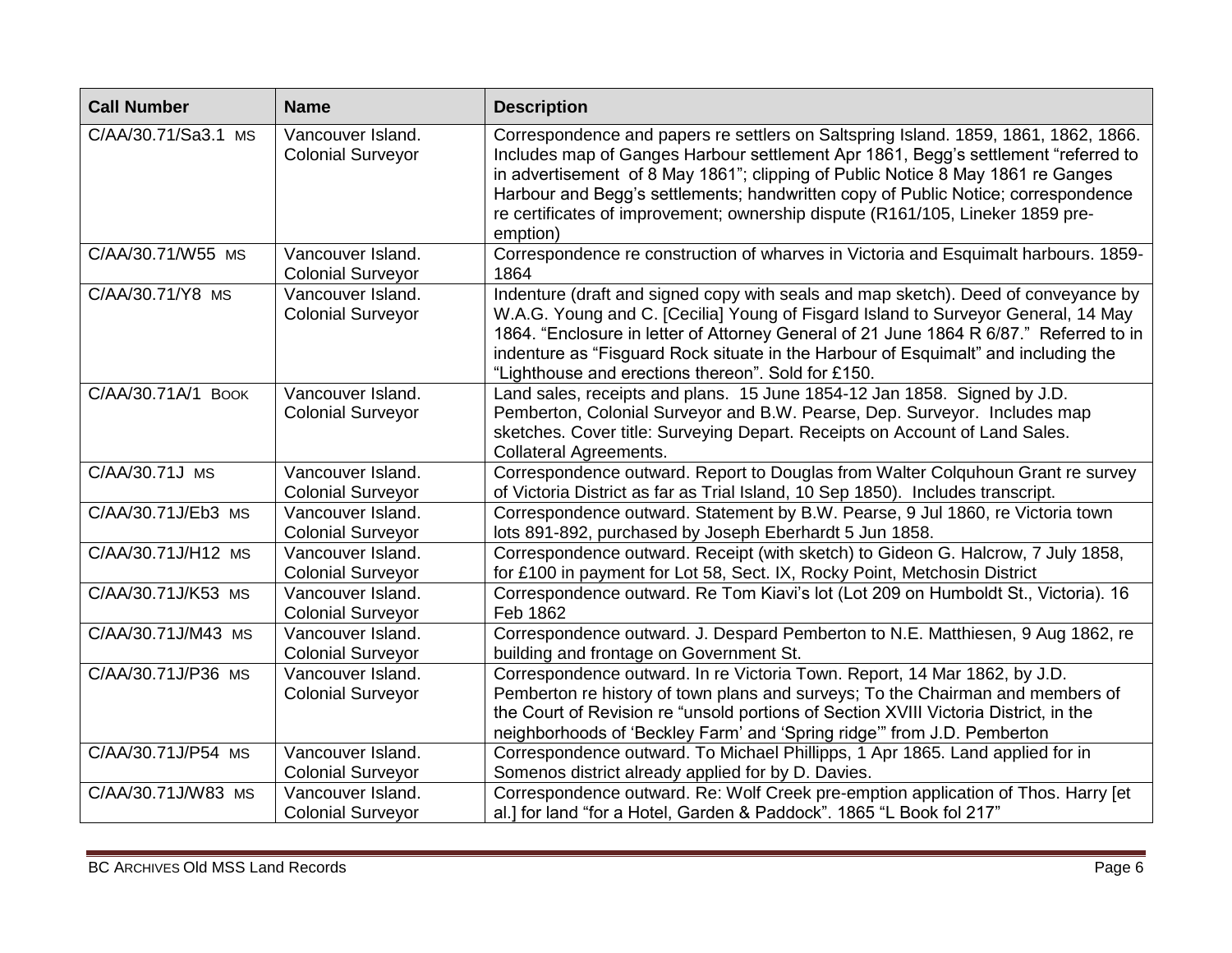| C/AA/30.71K BOOK<br>Correspondence inward. Jan 1852-Nov 1866; Nov 1866-Apr 1868. Letters bound<br>Vancouver Island.<br><b>Colonial Surveyor</b><br>together in single volume.<br>Correspondence inward. Receipt for payment by Edward Allen for Lots 291-292,<br>C/AA/30.71K/Al5 MS<br>Vancouver Island.<br><b>Colonial Surveyor</b><br>Victoria; receipt for sale of Lot 292 to Washington Milton. 1858<br>C/AA/30.71K/An2 MS<br>Vancouver Island.<br>Correspondence inward. W.F. Tolmie to J.D. Pemberton, 16 Jun 18??] re: deeds for<br>W. Anderson, Block 19, Lot 1574-1593, Victoria.<br><b>Colonial Surveyor</b><br>Correspondence inward. Chemainus Reserve. Bill of Sale. Thos Conlan, 30 Nov<br>C/AA/30.71K/C76 MS<br>Vancouver Island.<br><b>Colonial Surveyor</b><br>1863. Improvements sold to Government of Vancouver Island for U.S. \$400.<br>C/AA/30.71K/F73<br>Correspondence inward. Request from William Foote for time to pay money owing on<br>Vancouver Island.<br><b>MS</b><br><b>Colonial Surveyor</b><br>land, 11 Feb 1863. | <b>Call Number</b> | <b>Name</b>       | <b>Description</b>                                                                 |
|------------------------------------------------------------------------------------------------------------------------------------------------------------------------------------------------------------------------------------------------------------------------------------------------------------------------------------------------------------------------------------------------------------------------------------------------------------------------------------------------------------------------------------------------------------------------------------------------------------------------------------------------------------------------------------------------------------------------------------------------------------------------------------------------------------------------------------------------------------------------------------------------------------------------------------------------------------------------------------------------------------------------------------------------------|--------------------|-------------------|------------------------------------------------------------------------------------|
|                                                                                                                                                                                                                                                                                                                                                                                                                                                                                                                                                                                                                                                                                                                                                                                                                                                                                                                                                                                                                                                      |                    |                   |                                                                                    |
|                                                                                                                                                                                                                                                                                                                                                                                                                                                                                                                                                                                                                                                                                                                                                                                                                                                                                                                                                                                                                                                      |                    |                   |                                                                                    |
|                                                                                                                                                                                                                                                                                                                                                                                                                                                                                                                                                                                                                                                                                                                                                                                                                                                                                                                                                                                                                                                      |                    |                   |                                                                                    |
|                                                                                                                                                                                                                                                                                                                                                                                                                                                                                                                                                                                                                                                                                                                                                                                                                                                                                                                                                                                                                                                      |                    |                   |                                                                                    |
|                                                                                                                                                                                                                                                                                                                                                                                                                                                                                                                                                                                                                                                                                                                                                                                                                                                                                                                                                                                                                                                      |                    |                   |                                                                                    |
|                                                                                                                                                                                                                                                                                                                                                                                                                                                                                                                                                                                                                                                                                                                                                                                                                                                                                                                                                                                                                                                      |                    |                   |                                                                                    |
|                                                                                                                                                                                                                                                                                                                                                                                                                                                                                                                                                                                                                                                                                                                                                                                                                                                                                                                                                                                                                                                      |                    |                   |                                                                                    |
|                                                                                                                                                                                                                                                                                                                                                                                                                                                                                                                                                                                                                                                                                                                                                                                                                                                                                                                                                                                                                                                      |                    |                   |                                                                                    |
|                                                                                                                                                                                                                                                                                                                                                                                                                                                                                                                                                                                                                                                                                                                                                                                                                                                                                                                                                                                                                                                      |                    |                   |                                                                                    |
|                                                                                                                                                                                                                                                                                                                                                                                                                                                                                                                                                                                                                                                                                                                                                                                                                                                                                                                                                                                                                                                      |                    |                   |                                                                                    |
|                                                                                                                                                                                                                                                                                                                                                                                                                                                                                                                                                                                                                                                                                                                                                                                                                                                                                                                                                                                                                                                      | C/AA/30.71K/F85 MS | Vancouver Island. | Correspondence inward. Affidavit of Auguste Franqueloin, 15 Jan 1859, re ownership |
| <b>Colonial Surveyor</b><br>of Lot 114, Victoria, and loss of deed.                                                                                                                                                                                                                                                                                                                                                                                                                                                                                                                                                                                                                                                                                                                                                                                                                                                                                                                                                                                  |                    |                   |                                                                                    |
| C/AA/30.71K/G86 MS<br>Correspondence inward. Payment by John Greig of part of money owing on land, 20<br>Vancouver Island.                                                                                                                                                                                                                                                                                                                                                                                                                                                                                                                                                                                                                                                                                                                                                                                                                                                                                                                           |                    |                   |                                                                                    |
| <b>Colonial Surveyor</b><br>Jan 1863.                                                                                                                                                                                                                                                                                                                                                                                                                                                                                                                                                                                                                                                                                                                                                                                                                                                                                                                                                                                                                |                    |                   |                                                                                    |
| C/AA/30.71K/H24 MS<br>Vancouver Island.                                                                                                                                                                                                                                                                                                                                                                                                                                                                                                                                                                                                                                                                                                                                                                                                                                                                                                                                                                                                              |                    |                   | Correspondence inward. Thos. To J.D. Pemberton, 16 Mar 1863, re payments due for   |
| <b>Colonial Surveyor</b><br>Lots 169, 136 and 1[44], [Victoria]                                                                                                                                                                                                                                                                                                                                                                                                                                                                                                                                                                                                                                                                                                                                                                                                                                                                                                                                                                                      |                    |                   |                                                                                    |
| Correspondence inward. Request from William Hillier, Lake District, for more time to<br>C/AA/30.71K/H55 MS<br>Vancouver Island.                                                                                                                                                                                                                                                                                                                                                                                                                                                                                                                                                                                                                                                                                                                                                                                                                                                                                                                      |                    |                   |                                                                                    |
| <b>Colonial Surveyor</b><br>pay installment owing on land, n.d.                                                                                                                                                                                                                                                                                                                                                                                                                                                                                                                                                                                                                                                                                                                                                                                                                                                                                                                                                                                      |                    |                   |                                                                                    |
| Correspondence inward. William Hunt to Surveyor General, 20 Jan 1863. Unable to<br>C/AA/30.71K/H91 MS<br>Vancouver Island.                                                                                                                                                                                                                                                                                                                                                                                                                                                                                                                                                                                                                                                                                                                                                                                                                                                                                                                           |                    |                   |                                                                                    |
| <b>Colonial Surveyor</b><br>pay installment due on land.                                                                                                                                                                                                                                                                                                                                                                                                                                                                                                                                                                                                                                                                                                                                                                                                                                                                                                                                                                                             |                    |                   |                                                                                    |
| Correspondence inward. Frederick Inwood to Surveyor General, 28 Dec 1865.<br>C/AA/30.71K/In8 MS<br>Vancouver Island.                                                                                                                                                                                                                                                                                                                                                                                                                                                                                                                                                                                                                                                                                                                                                                                                                                                                                                                                 |                    |                   |                                                                                    |
| <b>Colonial Surveyor</b><br>Application for Cowichan district land originally taken up by Mr. Phillips then                                                                                                                                                                                                                                                                                                                                                                                                                                                                                                                                                                                                                                                                                                                                                                                                                                                                                                                                          |                    |                   |                                                                                    |
| transferred to William Cooper, since deceased. "R 120/2323"                                                                                                                                                                                                                                                                                                                                                                                                                                                                                                                                                                                                                                                                                                                                                                                                                                                                                                                                                                                          |                    |                   |                                                                                    |
| C/AA/30.71K/Is1 MS<br>Vancouver Island.<br>Correspondence inward. William Isbister re wish to purchase land "bordering                                                                                                                                                                                                                                                                                                                                                                                                                                                                                                                                                                                                                                                                                                                                                                                                                                                                                                                               |                    |                   |                                                                                    |
| Boundary Bay", 5 Jun 1859; William Isbister to J.D. Pemberton, 14 January 1863, re<br><b>Colonial Surveyor</b>                                                                                                                                                                                                                                                                                                                                                                                                                                                                                                                                                                                                                                                                                                                                                                                                                                                                                                                                       |                    |                   |                                                                                    |
| payment of installment for Sec. 14, "Range 3.4.5 of Cedar district".                                                                                                                                                                                                                                                                                                                                                                                                                                                                                                                                                                                                                                                                                                                                                                                                                                                                                                                                                                                 |                    |                   |                                                                                    |
| C/AA/30.71K/L61 MS<br>Vancouver Island.<br>Correspondence inward. Duncan Lidgate to Surveyor General, 15 Jan 1863, re                                                                                                                                                                                                                                                                                                                                                                                                                                                                                                                                                                                                                                                                                                                                                                                                                                                                                                                                |                    |                   |                                                                                    |
| <b>Colonial Surveyor</b><br>paying only part of installment due.                                                                                                                                                                                                                                                                                                                                                                                                                                                                                                                                                                                                                                                                                                                                                                                                                                                                                                                                                                                     |                    |                   |                                                                                    |
| C/AA/30.71K/M31 MS<br>Vancouver Island.                                                                                                                                                                                                                                                                                                                                                                                                                                                                                                                                                                                                                                                                                                                                                                                                                                                                                                                                                                                                              |                    |                   | Correspondence inward. William Manley to B.W. Pearse, 21 Oct 1862, re sale of land |
| <b>Colonial Surveyor</b>                                                                                                                                                                                                                                                                                                                                                                                                                                                                                                                                                                                                                                                                                                                                                                                                                                                                                                                                                                                                                             |                    |                   | pre-empted by Joseph Gabourie (Shawnigan district, Rge 9, Sec 13) and assignment   |
|                                                                                                                                                                                                                                                                                                                                                                                                                                                                                                                                                                                                                                                                                                                                                                                                                                                                                                                                                                                                                                                      |                    |                   | of improvements to Manley; signed agreement, 23 Oct 1862. Payment in "U.S. coin".  |
| C/AA/30.71K/M32 MS<br>Vancouver Island.<br>Applications for lots in the Town Site at Maple Bay and Newcastle. List dated 10 Feb                                                                                                                                                                                                                                                                                                                                                                                                                                                                                                                                                                                                                                                                                                                                                                                                                                                                                                                      |                    |                   |                                                                                    |
| <b>Colonial Surveyor</b><br>1865; 2 letters dated 27 Jan 1865 and 3 Feb 1865.                                                                                                                                                                                                                                                                                                                                                                                                                                                                                                                                                                                                                                                                                                                                                                                                                                                                                                                                                                        |                    |                   |                                                                                    |
| C/AA/30.71K/M62 MS<br>Vancouver Island.<br>Correspondence inward. George Mills to J.D. Pemberton, 2 Jul 1859, re wish to                                                                                                                                                                                                                                                                                                                                                                                                                                                                                                                                                                                                                                                                                                                                                                                                                                                                                                                             |                    |                   |                                                                                    |
| purchase "No. 15 & 16 situated about a mile from Dodd's narrows towards Chemanis<br><b>Colonial Surveyor</b>                                                                                                                                                                                                                                                                                                                                                                                                                                                                                                                                                                                                                                                                                                                                                                                                                                                                                                                                         |                    |                   |                                                                                    |
| [sic] on the Southern shore.".                                                                                                                                                                                                                                                                                                                                                                                                                                                                                                                                                                                                                                                                                                                                                                                                                                                                                                                                                                                                                       |                    |                   |                                                                                    |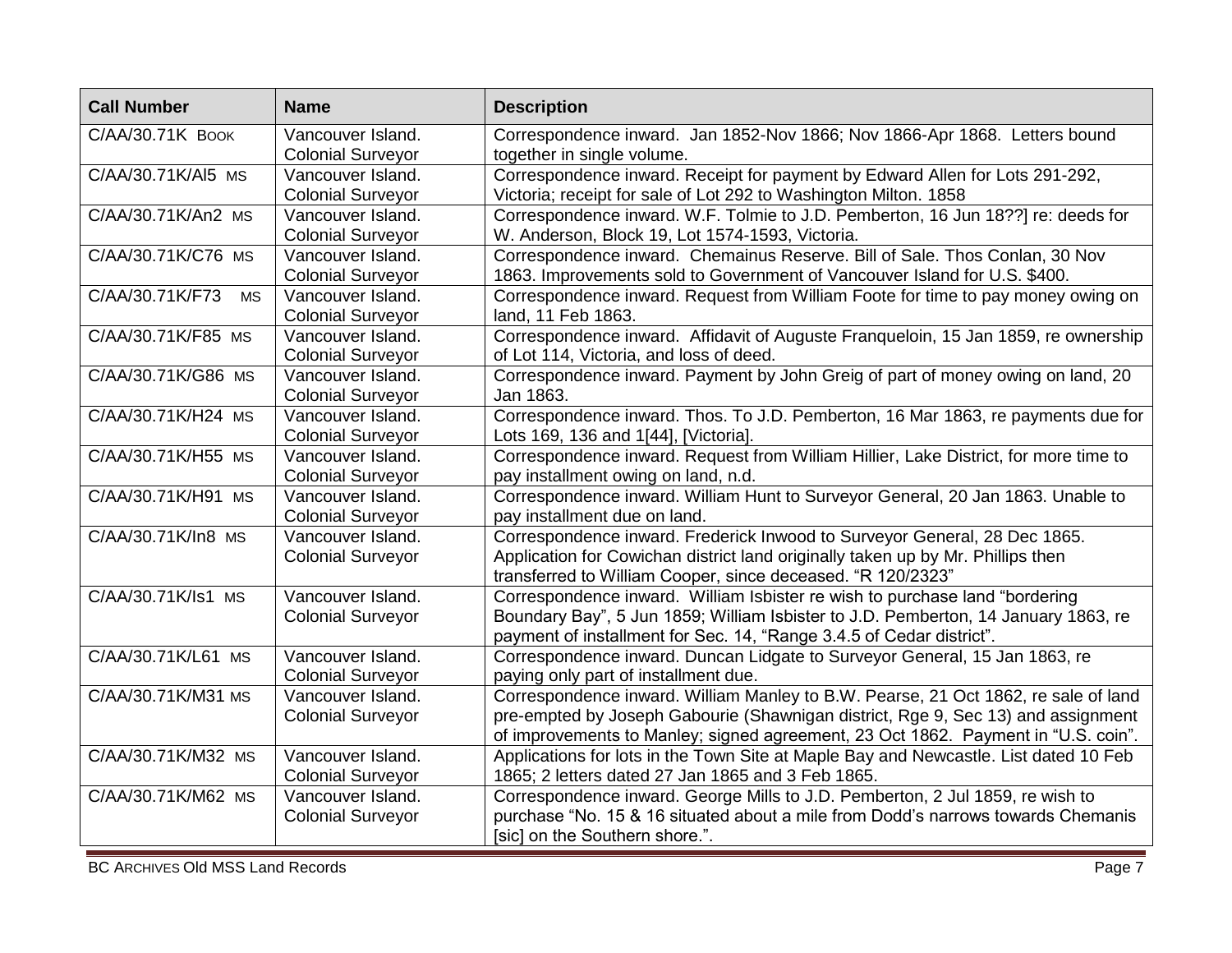| <b>Call Number</b> | <b>Name</b>                                   | <b>Description</b>                                                                                                                                                                                                                  |
|--------------------|-----------------------------------------------|-------------------------------------------------------------------------------------------------------------------------------------------------------------------------------------------------------------------------------------|
| C/AA/30.71K/Oc3 MS | Vancouver Island.<br><b>Colonial Surveyor</b> | Correspondence inward. C. Ochiner to J.D. Pemberton, Surveyor General, 20 Jan<br>1863, re payment of instalments due on his "Land at Saanich  at present in name of<br>Thomas Lowe, being Sections 13,14,15,/E, 13,14,/W".          |
| C/AA/30.71K/P25 MS | Vancouver Island.<br><b>Colonial Surveyor</b> | Correspondence inward. William R. Parson [Parson's Bridge, Esquimalt] to Surveyor<br>General, 20 Jan 1863, re payment of instalment due on land.                                                                                    |
| C/AA/30.71K/P32 MS | Vancouver Island.<br><b>Colonial Surveyor</b> | Correspondence inward. Arthur Peatt to J.D. Pemberton, Surveyor General, 20 Jan<br>1863, re installment due on land.                                                                                                                |
| C/AA/30.71K/P82 MS | Vancouver Island.<br><b>Colonial Surveyor</b> | Correspondence inward. Robert Porter [Haden Farm, Lake District] to Pemberton,<br>[ca. Jan 1863], re installment due on land.                                                                                                       |
| C/AA/30.71K/Si5 MS | Vancouver Island.<br><b>Colonial Surveyor</b> | Correspondence inward. John Copland as Attorney for Henry Simpson and George<br>Deeks to J.D. Pemberton, 2 Feb 1863, re payment arrears.                                                                                            |
| C/AA/30.71K/Sm5 MS | Vancouver Island.<br><b>Colonial Surveyor</b> | Correspondence inward. Power of Att[orne]y. H. [I.]Smith to J.D. Pemberton.<br>Lowenberg's Receipt. 10 <sup>th</sup> Aug <sup>t</sup> 186?.                                                                                         |
| C/AA/30.71K/St4 MS | Vancouver Island.<br><b>Colonial Surveyor</b> | Correspondence inward. John Robertson Stewart to J.D. Pemberton, Surveyor<br>General, 9 Dec 1862 re purchase of 5000 acres of land on Quaskeemo [Quatsino]<br>Sound. "Rough plan" attached.                                         |
| C/AA/30.71K/St9 MS | Vancouver Island.<br><b>Colonial Surveyor</b> | Correspondence inward. C.E. Stuart to J.D. Pemberton, 28 May 1859, re latter's<br>order for wagons.                                                                                                                                 |
| C/AA/30.71K/T38 MS | Vancouver Island.<br><b>Colonial Surveyor</b> | Correspondence inward. William Thomson to Surveyor General, 20 Jan 1863 re<br>instalment due on land.                                                                                                                               |
| C/AA/30.71K/T44 MS | Vancouver Island.<br><b>Colonial Surveyor</b> | Correspondence inward. H.O Tiedemann to J.D. Pemberton, 6 Jun 1864, requesting<br>permission to tunnel under [Government] reserve to bring water from Elk Lake.<br>Includes discussion between Pemberton and A.E. Kennedy. "R 2/34" |
| C/AA/30.71K/T48 MS | Vancouver Island.<br><b>Colonial Surveyor</b> | Correspondence inward. J.B. Timmerman to J.D. Pemberton, 20 Jan 1863, on behalf<br>of 4 settlers, re land payments due.                                                                                                             |
| C/AA/30.71K/T81 MS | Vancouver Island.<br><b>Colonial Surveyor</b> | Correspondence inward. Michael Tuite to J.D. Pemberton, Surveyor General, 10 Jan<br>1863, enclosing part payment on amount due for "South Saanich, Range 3 East,<br>Section VI: VII: VIII"                                          |
| C/AA/30.71K/V75 MS | Vancouver Island.<br><b>Colonial Surveyor</b> | Correspondence inward. Edward Vine to J.D. Pemberton, Surveyor General, 10 Jan<br>1863, re payment due for land at Pedder Bay.                                                                                                      |
| C/AA/30.71K/W43 MS | Vancouver Island.<br><b>Colonial Surveyor</b> | Correspondence inward, from Robert Weir to Surveyor General, 31 Jan 1863, re<br>payment due for land at Metchosin.                                                                                                                  |
| C/AA/30.71K/Y2 MS  | Vancouver Island.<br><b>Colonial Surveyor</b> | Correspondence inward. G. Vignolo to J.D. Pemberton, Surveyor General 31 May<br>1864, re James Yates Stone Building on Wharf Street on Lot 203 and possible<br>encroachment on Lot 200A.                                            |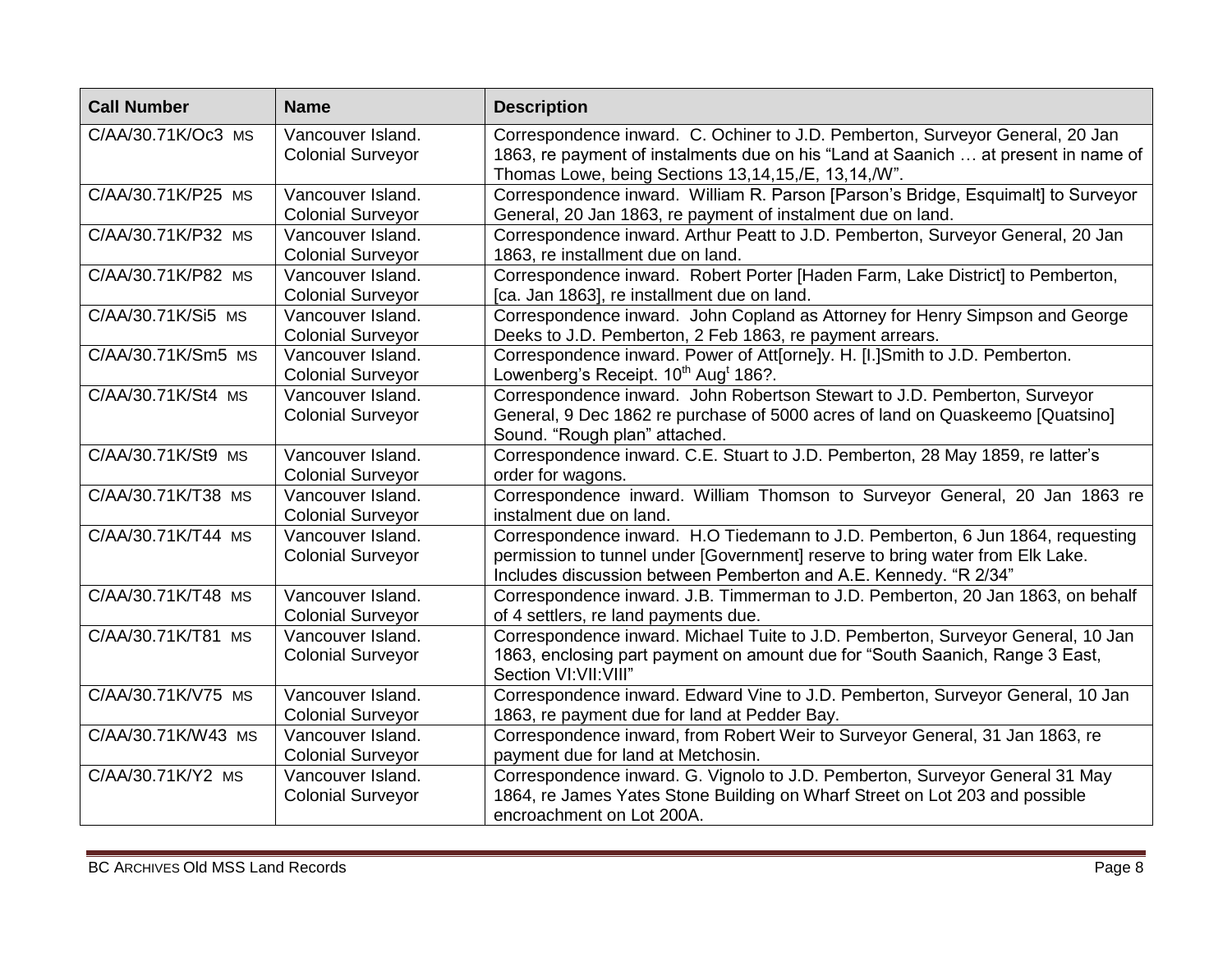| <b>Call Number</b>                         | <b>Name</b>                                       | <b>Description</b>                                                                                                                                                                                                                                               |
|--------------------------------------------|---------------------------------------------------|------------------------------------------------------------------------------------------------------------------------------------------------------------------------------------------------------------------------------------------------------------------|
| C/AB/30.41 MS                              | British Columbia.<br><b>Registrar General</b>     | Certificate of title, grant of Vancouver Island and reconveyance to Imperial<br>Government. 1867                                                                                                                                                                 |
| C/AB/30.6J/1-/5                            | <b>BC Royal Engineers</b>                         | Letter-books. 1859-1863. See Royal Engineers list.                                                                                                                                                                                                               |
| C/AB/30.7A/1 BOOK                          | British Columbia. Lands<br>and Works Dept.        | Sundry accounts; Land sales. Jul 1871-April 1873. Bound with British Columbia.<br>Lands & Works Dept. Sundry accounts; Land sales, Jan 1867-Jul 1871.                                                                                                            |
| C/AB/30.7A/2 BOOK                          | British Columbia. Lands<br>and Works Dept.        | Accounts; Duplicate cash book, Victoria. Jul 1871-Jul 1873. Bound with British<br>Columbia. Lands & Works Dept. Accounts; Duplicate cash book, Victoria, Jan 1867-<br>Jul 1871.                                                                                  |
| C/AB/30.7J/1-12 BOOK<br><b>SEE GR-2900</b> | British Columbia. Lands<br>and Works Dept.        | Correspondence outward: general, to Governor and Colonial Secretary, and to<br>Treasury. 1859-1872                                                                                                                                                               |
| C/AB/30.7L/1 BOOK<br>B09805(5)             | British Columbia. Lands<br>and Works Dept.        | 1858-1864. Townsite lots, Yale, Nov 11, 1858-May 22, 1861? Rural lots, Yale district<br>(with plans) 18 Apr 1860-13 May 1864. See also C/AB/30.7L/2 Book.                                                                                                        |
| C/AB/30.7L/2 BOOK<br>B09805(5)             | British Columbia. Lands<br>and Works Dept.        | 1860-1869. Yale District, 18 Apr 1860-20 Dec 1869. Duplicated in part in<br>C/AB/30.7L/1 BOOK.                                                                                                                                                                   |
| C/AB/30.7M MS                              | British Columbia. Lands<br>and Works Dept.        | Notes concerning details of Vancouver Island branch of Land Office. 1869.                                                                                                                                                                                        |
| С/АВ/30.7М/1 Воок<br>B02650                | British Columbia. Lands<br>and Works Dept.        | Register of tenders, specifications, contracts and agreements. Jan 1859-Dec 1864.                                                                                                                                                                                |
| C/AB/30.7M/2 BOOK<br>B02650                | British Columbia. Lands<br>and Works Dept.        | Register of letters, reports and tenders received. Jan 1865-June 1870.                                                                                                                                                                                           |
| C/AB/30.7M/3 BOOK<br>B02650                | <b>British Columbia, Lands</b><br>and Works Dept. | Register of letters received. Jan 1866-Dec 1868.                                                                                                                                                                                                                 |
| C/AB/30.7M/4 MS                            | British Columbia. Lands<br>and Works Dept.        | Report of the proceedings in connection with the visit of His Excellency the late<br>Governor in H.M.S. Sparrowhawk to the North West coast. 1869. For typescript see<br>C/AB/30.7M/4A (MS and Book). For printed copy see Library NW 970.54 B862. <sup>10</sup> |
| C/AB/30.7M/5 MS                            | British Columbia. Lands<br>and Works Dept.        | Schedule of Crown grants issued to Royal Engineers who served in the Colony of<br>British Columbia under Colonel Moody.                                                                                                                                          |
| C/AB/30.71F/2 MS                           | British Columbia.<br><b>Surveyor General</b>      | Field notes: Burrard Inlet survey. Feb-Mar 1863. For bound photostat see<br>C/AB/30.71F/2P Book; for unbound photostat see C/AB/30.71F/2A MS.                                                                                                                    |
| C/AB/40.7/CE BOOK                          | British Columbia. Lands<br>and Works Dept.        | Assistant Commissioner of Lands and Works: Cariboo East. Land records 1860-1863<br>(vol. 1).                                                                                                                                                                     |
| C/B/30.41/1 MS                             | British Columbia. Lands<br>and Works Dept.        | Receipts for title deeds. 1861, 1862                                                                                                                                                                                                                             |
| C/B/30.7/Ar5 MS                            | British Columbia. Lands<br>and Works Dept.        | Indenture  made  and William James Armstrong  waterfrontage  official map<br>of the City of New Westminster. 1864                                                                                                                                                |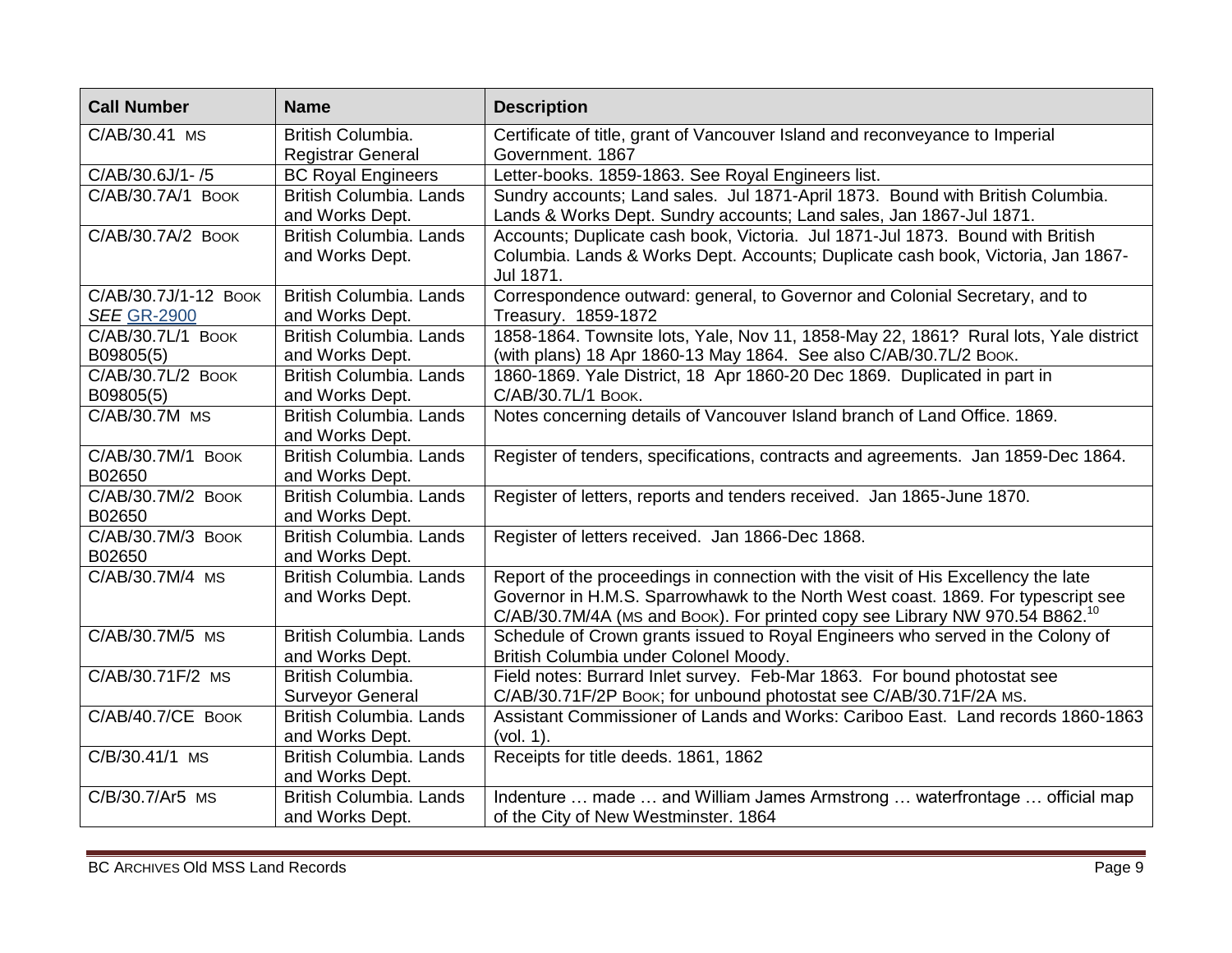| <b>Call Number</b> | <b>Name</b>                                       | <b>Description</b>                                                                                                                                                       |
|--------------------|---------------------------------------------------|--------------------------------------------------------------------------------------------------------------------------------------------------------------------------|
| C/B/30.7/B27 MS    | <b>British Columbia, Lands</b><br>and Works Dept. | Indenture made  between William P. Barry  to collect tolls  across the bridge at<br>the Forks of Quesnel  1868.                                                          |
| C/B/30.7/B41 MS    | British Columbia. Lands<br>and Works Dept.        | Papers relating to Bella Coola lands. 1861, 1862, 1864, 1865                                                                                                             |
| C/B/30.7/B56 MS    | British Columbia. Lands<br>and Works Dept.        | Papers relating to Black Diamond Coal Company. 1866, 1867                                                                                                                |
| C/B/30.7/B77 MS    | British Columbia. Lands<br>and Works Dept.        | Inventory of lands in districts. 2 v. 1860-1862                                                                                                                          |
| C/B/30.7/B771 MS   | <b>British Columbia, Lands</b><br>and Works Dept. | Copy of the lease of the British Columbia and Vancouver Island Spar, Lumber and<br>Saw Mill Co., Ltd. 1865                                                               |
| C/B/30.7/C79 MS    | <b>British Columbia, Lands</b><br>and Works Dept. | Indenture made to Abraham Copeland of Saltspring Island to construct and maintain<br>a substantial wharf. 1872                                                           |
| C/B/30.7/D56 MS    | <b>British Columbia. Lands</b><br>and Works Dept. | Indenture  made  between Robert Dickinson  waterfrontage  on the Official<br>Map of New Westminster. 1868                                                                |
| C/B/30.7/L89 MS    | <b>British Columbia. Lands</b><br>and Works Dept. | Articles of agreement between P. O'Reilly and J.D. Loring  to ferry and collect tolls<br>on the Thompson River. 1870                                                     |
| C/B/30.7/M69 MS    | British Columbia. Lands<br>and Works Dept.        | Indenture made between  and Isaiah Mitchell for a toll bridge at the Forks of<br>Quesnelle River. 1869                                                                   |
| C/B/30.7/M77 MS    | <b>British Columbia, Lands</b><br>and Works Dept. | Indenture made  between Sewell Prescott Moody  waterfrontage  Official Map<br>of New Westminster. 1868                                                                   |
| C/B/30.7/M771 MS   | British Columbia, Lands<br>and Works Dept.        | Moody, Richard Clement, 1813-1887. Report re lands in Colony. 1860                                                                                                       |
| C/B/30.7/N48 MS    | <b>British Columbia. Lands</b><br>and Works Dept. | City of Queensborough, <sup>11</sup> list of government reserved lots and proposed rate of<br>monthly rent. 1859                                                         |
| C/B/30.7/R63 MS    | <b>British Columbia. Lands</b><br>and Works Dept. | Indenture  made between  and Jeremiah Rogers  for that section of land set<br>apart as the Naval Reserve at English Bay for admiralty purposes in Burrard Inlet.<br>1868 |
| C/B/30.7/St3 MS    | <b>British Columbia. Lands</b><br>and Works Dept. | Indenture  made  between William Steinberger  for a water ditch for the town of<br>Yale. 1865                                                                            |
| C/B/30.7/V27 MS    | <b>British Columbia. Lands</b><br>and Works Dept. | Indenture to James Van Bramer [aka Braemer] for town lots in the town of Hastings.<br>1871.12                                                                            |
| C/B/30.7J MS       | <b>British Columbia. Lands</b><br>and Works Dept. | Correspondence outward. Jul 1873-Jan 1883. Original letter-book tracings.<br>Incomplete series. Letters signed by Robert Beaven.                                         |
| C/B/30.7K/An2 MS   | <b>British Columbia. Lands</b><br>and Works Dept. | Correspondence inward, from A.C. Anderson. 14 letters. 1866, 1868-1871                                                                                                   |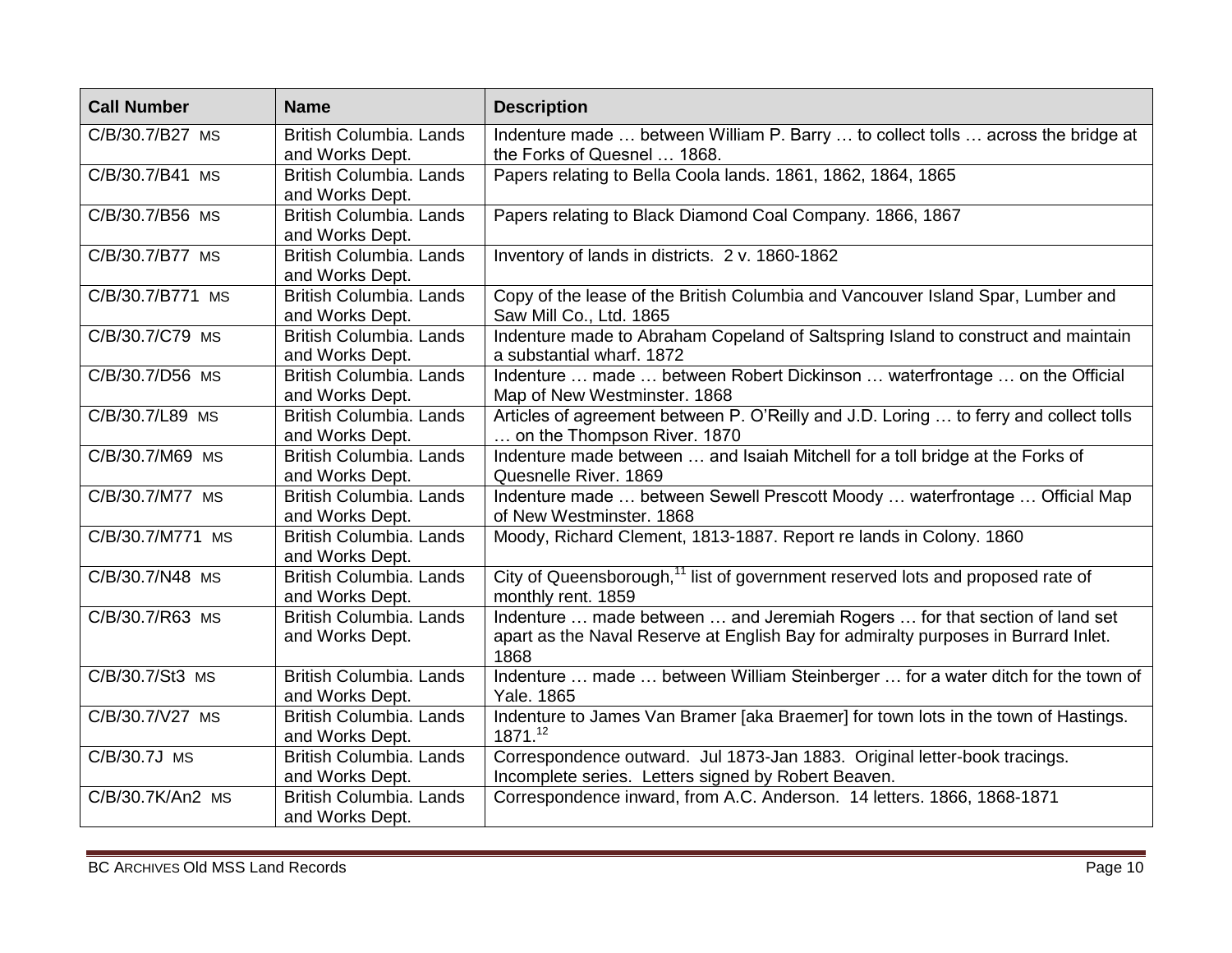| <b>Call Number</b> | <b>Name</b>                                       | <b>Description</b>                                                                                                                                                                                                                                  |
|--------------------|---------------------------------------------------|-----------------------------------------------------------------------------------------------------------------------------------------------------------------------------------------------------------------------------------------------------|
| C/B/30.7K/C19 MS   | <b>British Columbia. Lands</b><br>and Works Dept. | Cariboo and Big Bend exploration; correspondence, reports, journals. 1865. Some<br>have been printed in B.C. Gazette Sep1865.                                                                                                                       |
| C/B/30.7K/C72 MS   | <b>British Columbia, Lands</b><br>and Works Dept. | Columbia River exploration, 1865-66; instructions, reports & journals relating to<br>government exploration of the country between the Shuswap and Okanagan lakes<br>and the Rocky Mountains. 1865, 1866. See NW 971.1 Ko B868 for printed version. |
| C/B/30.7K/D91 MS   | <b>British Columbia. Lands</b><br>and Works Dept. | Correspondence inward; from William Duncan. 6 letters. 1864, 1868, 1870, 1871                                                                                                                                                                       |
| C/B/30.7K/H33 MS   | <b>British Columbia. Lands</b><br>and Works Dept. | Correspondence inward; from William Haynes. 2 letters. 1870                                                                                                                                                                                         |
| C/B/30.7K/H91 MS   | <b>British Columbia, Lands</b><br>and Works Dept. | Correspondence inward; from William Hunt. 1 letter. 1871                                                                                                                                                                                            |
| C/B/30.7K/J13 MS   | <b>British Columbia. Lands</b><br>and Works Dept. | Correspondence relating to William Jackson and his land in the Highland District.<br>1869                                                                                                                                                           |
| C/B/30.7K/M19 MS   | <b>British Columbia, Lands</b><br>and Works Dept. | Correspondence from J.W. McKay. 4 letters. 1865, 1869, 1870                                                                                                                                                                                         |
| C/B/30.7K/Sh1 MS   | <b>British Columbia, Lands</b><br>and Works Dept. | Correspondence inward; from Thomas Shannon. 1867-1871                                                                                                                                                                                               |
| C/B/30.7K/T44 MS   | <b>British Columbia. Lands</b><br>and Works Dept. | Correspondence inward; from H.O. Tiedemann. 2 letters, 1868-1869. Also contains<br>Journal of the Exploration for a Trail from the head of Bute Inlet to Fort Alexandria in<br>the year 1862.                                                       |
| C/B/30.7K/W45 MS   | British Columbia. Lands<br>and Works Dept.        | Application for preemption of land: Arthur Weldon. 1867, 1868                                                                                                                                                                                       |
| C/B/30.7K/W69 MS   | <b>British Columbia, Lands</b><br>and Works Dept. | Correspondence inward; from John Wilson. 1 letter. 1866                                                                                                                                                                                             |
| C/B/30.71/H86 MS   | British Columbia.<br><b>Surveyor General</b>      | Grants of land in British Columbia to Hudson's Bay Company. 1863, 1864                                                                                                                                                                              |
| C/C/30.41/C27 BOOK | Cassiar District.<br>Registrar                    | Births, Deaths and Marriages register. 1878-1933. Also some Land Recordings.                                                                                                                                                                        |
| C/C/30.7 MS        | <b>British Columbia. Lands</b><br>and Works Dept. | Specification  Government building at Richfield, Cariboo. 1882                                                                                                                                                                                      |
| C/C/30.7/2 MS      | British Columbia. Lands<br>and Works Dept.        | Descriptive schedule of plans of Government Reserves; ground plans & plans of<br>Government. Buildings in the Province of British Columbia.                                                                                                         |
| C/C/30.7/Ab2 MS    | <b>British Columbia. Lands</b><br>and Works Dept. | Lease  unto H. Abbott to ply a ferry  between Sproats landing and Nelson across<br>the Slocan River  1890                                                                                                                                           |
| C/C/30.7/Ah1 MS    | <b>British Columbia, Lands</b><br>and Works Dept. | Indenture made with Ah Chow and others for land on Wild Horse Creek. 1876, 1881                                                                                                                                                                     |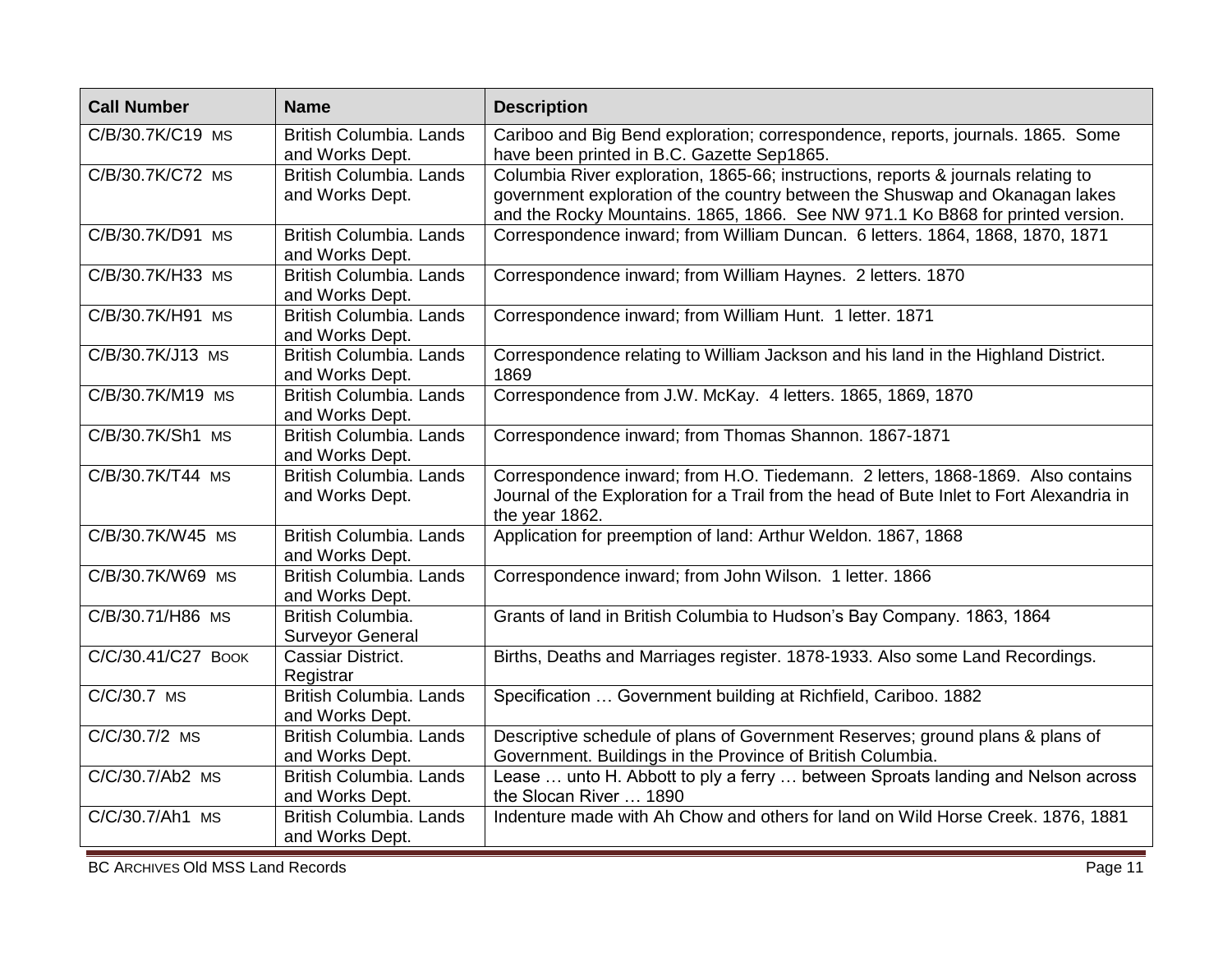| <b>Call Number</b> | <b>Name</b>                                       | <b>Description</b>                                                                                                                                                            |
|--------------------|---------------------------------------------------|-------------------------------------------------------------------------------------------------------------------------------------------------------------------------------|
| C/C/30.7/As3 MS    | <b>British Columbia, Lands</b><br>and Works Dept. | Agreement made with John Ash for purchase of lots on Topaz Ave., Victoria. 1885                                                                                               |
| C/C/30.7/B15 MS    | British Columbia. Lands<br>and Works Dept.        | Lease unto William Adolph Baillie Grohman  to ply a ferry at the Upper or First<br>crossing of the Kootenay Rover. 1886                                                       |
| C/C/30.7/B27 MS    | British Columbia. Lands<br>and Works Dept.        | Charters etc. to William P. Barry for bridges at the Forks of Quesnelle. 1871, 1877                                                                                           |
| C/C/30.7/B39 MS    | <b>British Columbia. Lands</b><br>and Works Dept. | Timber lease to William Arthur Beddoe in Osoyoos. 1883                                                                                                                        |
| C/C/30.7/B41 MS    | <b>British Columbia. Lands</b><br>and Works Dept. | Bond for John Warren Bell as log scaler.1895                                                                                                                                  |
| C/C/30.7/B69 MS    | <b>British Columbia. Lands</b><br>and Works Dept. | Agreement with Calvin Boyle to ply a ferry at Canoe Creek Crossing. 1890                                                                                                      |
| C/C/30.7/B77 MS    | <b>British Columbia. Lands</b><br>and Works Dept. | Grant to British Columbia Smelting and Refining Company to ply a ferry on the<br>Columbia River at Waterloo Landing. 1897                                                     |
| C/C/30.7/B88 MS    | <b>British Columbia. Lands</b><br>and Works Dept. | Charter granted to Walter Brook Bunbury, Thomas Wilson Lambert and Edward<br>Hughes Jones to operate a ferry across the Thompson River at Kamloops. 1899                      |
| C/C/30.7/C16 MS    | <b>British Columbia, Lands</b><br>and Works Dept. | Canadian Pacific Railway Company agreements etc. with Government of British<br>Columbia for extensions to Coal Harbour, English Bay and to New Westminster.<br>Various dates. |
| C/C/30.7/C69 MS    | <b>British Columbia. Lands</b><br>and Works Dept. | Grant to John Collum to ply a ferry on Bridge River at the mouth of Sucker Creek,<br>Lillooet District. 1899                                                                  |
| C/C/30.7/C81 MS    | <b>British Columbia. Lands</b><br>and Works Dept. | Papers relating to Cormorant Island. 1870-1884                                                                                                                                |
| C/C/30.7/Es6 MS    | British Columbia. Lands<br>and Works Dept.        | Indenture made with Esquimalt Water Works Company for lease of parcel of land<br>1887                                                                                         |
| C/C/30.7/Ev4 MS    | <b>British Columbia. Lands</b><br>and Works Dept. | Indenture made  Joseph Evans, Henry Schroder and Mary Wilson to maintain a<br>water ditch, Wild Horse Creek. 1877                                                             |
| C/C/30.7/G13 MS    | <b>British Columbia. Lands</b><br>and Works Dept. | Charters and Petition to John T. Galbraith to ply a ferry on the Kootenay River at the<br>mouth of St. Mary's River. 1876, 1880, 1882, 1871                                   |
| C/C/30.7/G19 MS    | <b>British Columbia, Lands</b><br>and Works Dept. | Lease to J.H. Garrett of Darcy Island 1886                                                                                                                                    |
| C/C/30.7/G74 MS    | <b>British Columbia, Lands</b><br>and Works Dept. | Inventory of furniture in Government House, Victoria. 1881                                                                                                                    |
| C/C/30.7/G86 MS    | <b>British Columbia. Lands</b><br>and Works Dept. | Re. Greer's claim to land pre-empted by S. Preston. No date                                                                                                                   |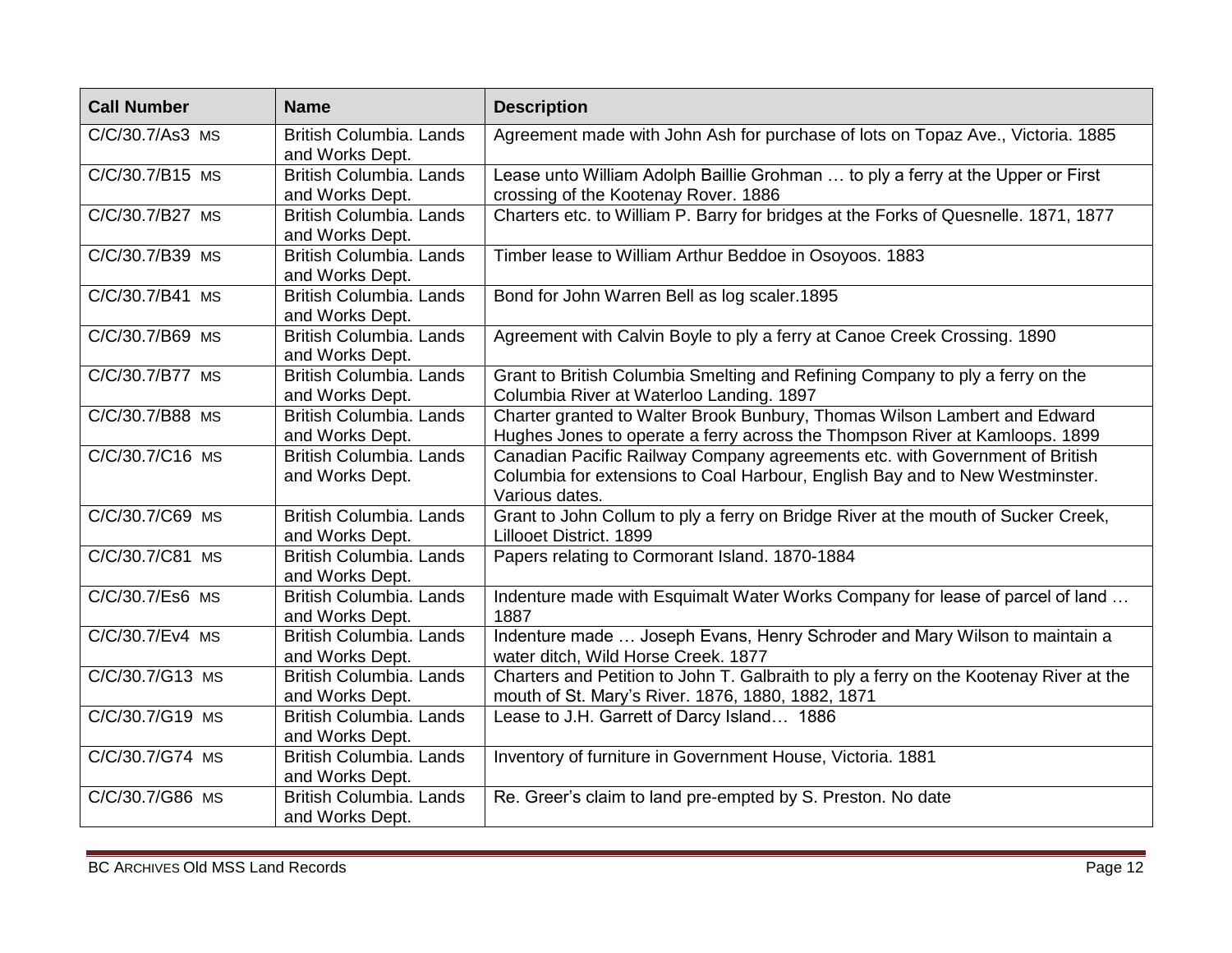| <b>Call Number</b> | <b>Name</b>                                       | <b>Description</b>                                                                                                                                                                                   |
|--------------------|---------------------------------------------------|------------------------------------------------------------------------------------------------------------------------------------------------------------------------------------------------------|
| C/C/30.7/H11 MS    | <b>British Columbia, Lands</b><br>and Works Dept. | Correspondence re Haddington Island quarry. 1894-1899                                                                                                                                                |
| C/C/30.7/H15 MS    | British Columbia. Lands<br>and Works Dept.        | Charter to James Halliday to ply a ferry on the Fraser River at the town of Lillooet.<br>1878                                                                                                        |
| C/C/30.7/H18 MS    | British Columbia. Lands<br>and Works Dept.        | Indenture made with Thomas M. Hamilton  maintaining and working a ferry across<br>the Nechako River at a point where the Quesnelle trail via Stoney Creek intersects<br>the said Nechako River. 1872 |
| C/C/30.7/H38 MS    | <b>British Columbia. Lands</b><br>and Works Dept. | Articles of agreement  George Henderson  erection of smelting works  1886                                                                                                                            |
| C/C/30.7/H381 MS   | <b>British Columbia. Lands</b><br>and Works Dept. | Indenture made between  and Thomas E. Henderson and Timothy J. Monahan<br>both of New Westminster carrying on the business of Brick makers lease a parcel of<br>land. 1885                           |
| C/C/30.7/H52 MS    | <b>British Columbia, Lands</b><br>and Works Dept. | Agreement with Patrick Hickey to ply a ferry across the Quesnelle River. 1872                                                                                                                        |
| C/C/30.7/H53 MS    | <b>British Columbia, Lands</b><br>and Works Dept. | Bond with John Highman  acquires use of the Government's artesian well-boring<br>plant, Vernon. 1894                                                                                                 |
| C/C/30.7/H65 MS    | <b>British Columbia. Lands</b><br>and Works Dept. | Ferry charter to James K. Hockin to establish a ferry across Tatlah [sic] Lake. 1871                                                                                                                 |
| C/C/30.7/H69 MS    | <b>British Columbia. Lands</b><br>and Works Dept. | Indentures made  between  and Henry Holbrook  waterfront  official map of<br>New Westminster  1870, 1864                                                                                             |
| C/C/30.7/Ir8 MS    | <b>British Columbia, Lands</b><br>and Works Dept. | Agreement between P. O'Reilly  and Robert Irving  to run a ferry and collect tolls<br>from mouth of Thompson River  1871                                                                             |
| C/C/30.7/L53 MS    | British Columbia. Lands<br>and Works Dept.        | Charter to James Buie Leighton to ply a ferry at a point known as Savona's Ferry on<br>the Thompson River. 1883                                                                                      |
| C/C/30.7/L94 MS    | British Columbia. Lands<br>and Works Dept.        | Correspondence with John B. Lovell, Tatla landing. 1871, 1872                                                                                                                                        |
| C/C/30.7/M22 MS    | British Columbia. Lands<br>and Works Dept.        | Charter to Alexander McLean to ply a ferry across the Thompson River at Kamloops.<br>1894                                                                                                            |
| C/C/30.7/M24 MS    | <b>British Columbia. Lands</b><br>and Works Dept. | Bond, for Duncan McRae, James Leamy and Thomas Clyde Atkinson as Timber<br>Inspectors. 1887                                                                                                          |
| C/C/30.7/M35 MS    | <b>British Columbia. Lands</b><br>and Works Dept. | Indenture  between Thomas G. Marshall  bill of sale of Lillooet ferry and<br>Indenture between  and John Miller lease of Lillooet ferry. 1873                                                        |
| C/C/30.7/M36 MS    | <b>British Columbia, Lands</b><br>and Works Dept. | Charter to Edgar Marvin to ply a ferry at the mouth of Quesnelle River. 1876, 1873                                                                                                                   |
| C/C/30.7/M43 MS    | <b>British Columbia, Lands</b><br>and Works Dept. | Grant to Frank Matthias to ply a ferry on the Nechako River where it is crossed by the<br>Telegraph trail. 1898                                                                                      |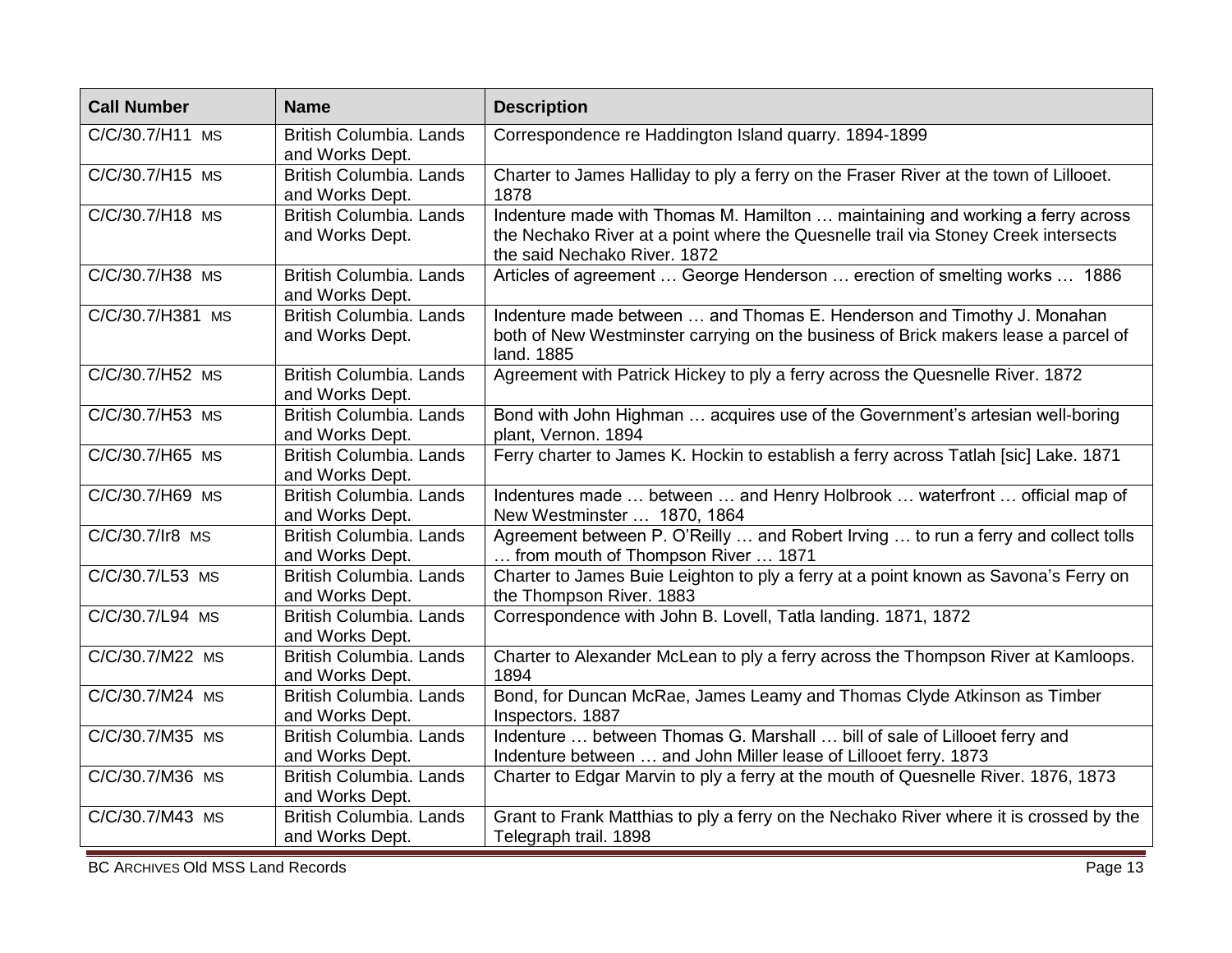| <b>Call Number</b> | <b>Name</b>                                       | <b>Description</b>                                                                                                                                                                                |
|--------------------|---------------------------------------------------|---------------------------------------------------------------------------------------------------------------------------------------------------------------------------------------------------|
| C/C/30.7/M61 MS    | British Columbia. Lands<br>and Works Dept.        | Charters to John Miller to ply a ferry on the Fraser River at the town of Lillooet &<br>Canoe Creek Crossing. 1883, 1888, 1891                                                                    |
| C/C/30.7/M62 MS    | <b>British Columbia, Lands</b><br>and Works Dept. | Grant etc. to John B. Milliken to ply a ferry at Savona. 1897                                                                                                                                     |
| C/C/30.7/M78 MS    | British Columbia. Lands<br>and Works Dept.        | Agreement with William Moore to build toll trail to Brunette Lake. 1886                                                                                                                           |
| C/C/30.7/M87 MS    | <b>British Columbia. Lands</b><br>and Works Dept. | Grant to Thomas R. Mowson to ply a ferry at Jack's Landing on Bridge River, Lillooet<br>District. 1899                                                                                            |
| C/C/30.7/N42 MS    | British Columbia. Lands<br>and Works Dept.        | Grant to the Corporation of the City of New Westminster to ply a ferry between<br>New Westminster  and Municipality of Surrey. 1891, 1883                                                         |
| C/C/30.7/N42.1 MS  | <b>British Columbia, Lands</b><br>and Works Dept. | New Westminster bond for grant of lands on Lulu Island. 1889                                                                                                                                      |
| C/C/30.7/N96 MS    | British Columbia. Lands<br>and Works Dept.        | Document re lot in Granville held by Reginald Nuttall. 1886                                                                                                                                       |
| C/C/30.7/P23 MS    | <b>British Columbia. Lands</b><br>and Works Dept. | Inventory of furniture in dining room, Parliament Buildings, also crockery etc. 1894,<br>1897, 1989, 1899, 1900, 1903.                                                                            |
| C/C/30.7/P23.1 MS  | British Columbia. Lands<br>and Works Dept.        | Papers relating to Frederick Adams and Parliament Buildings. 1895                                                                                                                                 |
| C/C/30.7/P23.2 MS  | British Columbia. Lands<br>and Works Dept.        | Contracts: Parliament Buildings. 1893, 1897, 1898, 1899, 1895                                                                                                                                     |
| C/C/30.7/P23.3 MS  | <b>British Columbia, Lands</b><br>and Works Dept. | Architects competition for plans of Parliament; pseudonyms etc. 1893                                                                                                                              |
| C/C/30.7/P44 MS    | <b>British Columbia, Lands</b><br>and Works Dept. | Charter granted to John Peterson to ply a ferry on the Thompson River. 1878                                                                                                                       |
| C/C/30.7/R27 MS    | British Columbia. Lands<br>and Works Dept.        | Grant to James Reid to ply a ferry on the Fraser River above the mouth of the<br>Quesnelle River. 1898.                                                                                           |
| C/C/30.7/R39 MS    | British Columbia. Lands<br>and Works Dept.        | Richards, Steven re water lots in town plan of Granville. 1888.                                                                                                                                   |
| C/C/30.7/R39 MS    | Richards, Steven                                  | In Re Water lots in town plan of Granville. 1888.<br>Legal opinion by Steven Richards re ownership of Coal Harbour, Burrard Inlet<br>foreshore as of 20 July 1871 – Dominion or local government. |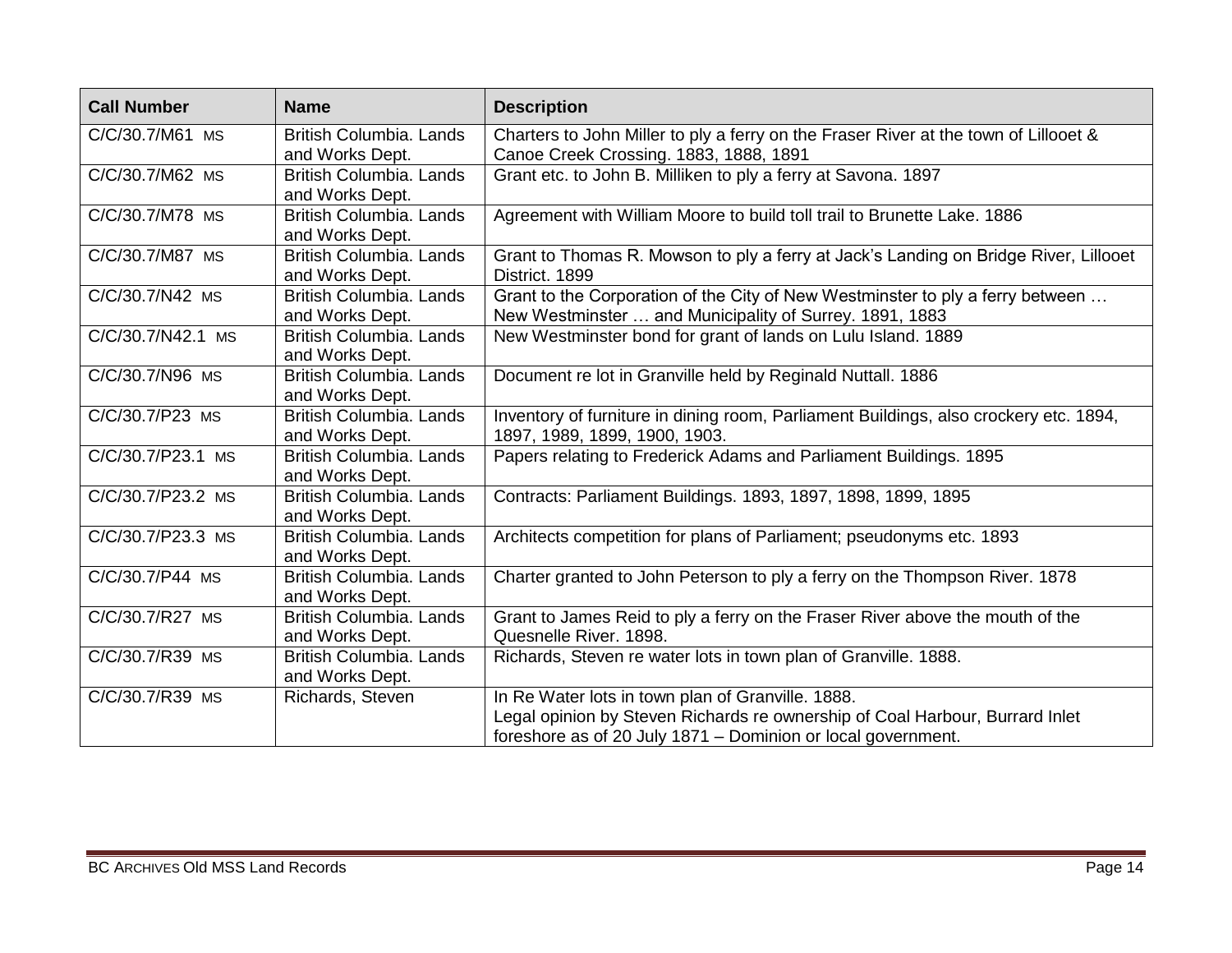| <b>Call Number</b> | <b>Name</b>                                       | <b>Description</b>                                                                                                                                                                                                                                                                                                                                                                                                                                                                                                                                                                          |
|--------------------|---------------------------------------------------|---------------------------------------------------------------------------------------------------------------------------------------------------------------------------------------------------------------------------------------------------------------------------------------------------------------------------------------------------------------------------------------------------------------------------------------------------------------------------------------------------------------------------------------------------------------------------------------------|
| C/C/30.7/R53 MS    | British Columbia. Lands<br>and Works Dept.        | Indenture. Agreement with William Robinson for Lease of Lot 13 [Songhees] Indian<br>Reserve to Hon. Chief Comm' of Lands & Works [Forbes George Vernon] on behalf<br>of the Government of British Columbia, 21 Nov 1876.<br>J.S. Drummond, Mayor of Victoria to Charles Todd, Superintendent of Police re City<br>Council resolution to use "old Tannery situate on the Victoria Arm" for "Small Pox<br>Patients who are poor", 25 Nov 1876.                                                                                                                                                |
| C/C/30.7/R56 MS    | British Columbia. Lands<br>and Works Dept.        | Indenture made with James Robinson for lease of town lot in Yale. 1872                                                                                                                                                                                                                                                                                                                                                                                                                                                                                                                      |
| C/C/30.7/R73 MS    | British Columbia. Lands<br>and Works Dept.        | Charter to Charles Ross to establish and maintain a ferry at a point near Quesnelle<br>Mouth  1873                                                                                                                                                                                                                                                                                                                                                                                                                                                                                          |
| C/C/30.7/St3 MS    | British Columbia. Lands<br>and Works Dept.        | Indenture to William Steinberger to construct, repair and maintain  Yale water ditch.<br>1873                                                                                                                                                                                                                                                                                                                                                                                                                                                                                               |
| C/C/30.7/T49 MS    | <b>British Columbia, Lands</b><br>and Works Dept. | Contract with William Tinline to ply a ferry on Gold River near the mouth of McCulloch<br>Creek  1886                                                                                                                                                                                                                                                                                                                                                                                                                                                                                       |
| C/C/30.7/Up6 MS    | <b>British Columbia, Lands</b><br>and Works Dept. | Indenture made with The Upper Columbia Navigation and Tramway Company  to<br>construct canal across Canal Flat  1893                                                                                                                                                                                                                                                                                                                                                                                                                                                                        |
| C/C/30.7/V27 MS    | <b>British Columbia, Lands</b><br>and Works Dept. | Vancouver Gas Company bond. 1888                                                                                                                                                                                                                                                                                                                                                                                                                                                                                                                                                            |
| C/C/30.7/V59 MS    | British Columbia. Lands<br>and Works Dept.        | Indenture and correspondence with C.A. Vernon relating to Coldstream. 1872, 1873                                                                                                                                                                                                                                                                                                                                                                                                                                                                                                            |
| C/C/30.7/W93 MS    | British Columbia. Lands<br>and Works Dept.        | Charter to Gustavus Blinn Wright for a ferry over lakes on Eagle Pass. 1885                                                                                                                                                                                                                                                                                                                                                                                                                                                                                                                 |
| C/C/30.7A/L94 MS   | British Columbia. Lands<br>and Works Dept.        | Account with John B. Lovell. 1872                                                                                                                                                                                                                                                                                                                                                                                                                                                                                                                                                           |
| C/C/30.7J/1 BOOK   | British Columbia. Lands<br>and Works Dept.        | Correspondence outwards. Jan 1872-Aug 1872. Letter-book copies. Index.<br>Letters signed by H. Holbrook, G.A. Walkem, B.W. Pearse, A.R. House. Includes<br>correspondence re: Chantrell, Parsons and Dunsmuir claims to land in Wellington and<br>Nanaimo districts and conflicting surveys.                                                                                                                                                                                                                                                                                                |
| C/C/30.7K MS       | <b>British Columbia, Lands</b><br>and Works Dept. | Correspondence inward.<br>"Fannin's exploration of the Upper Stikine R." L.I. 2564/75 John Fannin to R. Beaven,<br>24 Jul 1875, re: trip and prospecting for gold. Includes transcript.<br>"Bull River Bridge completed" L.I. 16/83 William Fernie to Chief Commissioner of<br>Lands & Works [Beaven], 1 Dec 1882, re: expenditures on "roads, Bridges and<br>Buildings in the Kootenay District" since July.<br>"Mineral lands on Kootenay Lake" L.I. 17/83 William Fernie to Chief Commissioner of<br>Lands & Works [Beaven], 1 Dec 1882, re: objections to application by G.J. Ainsworth |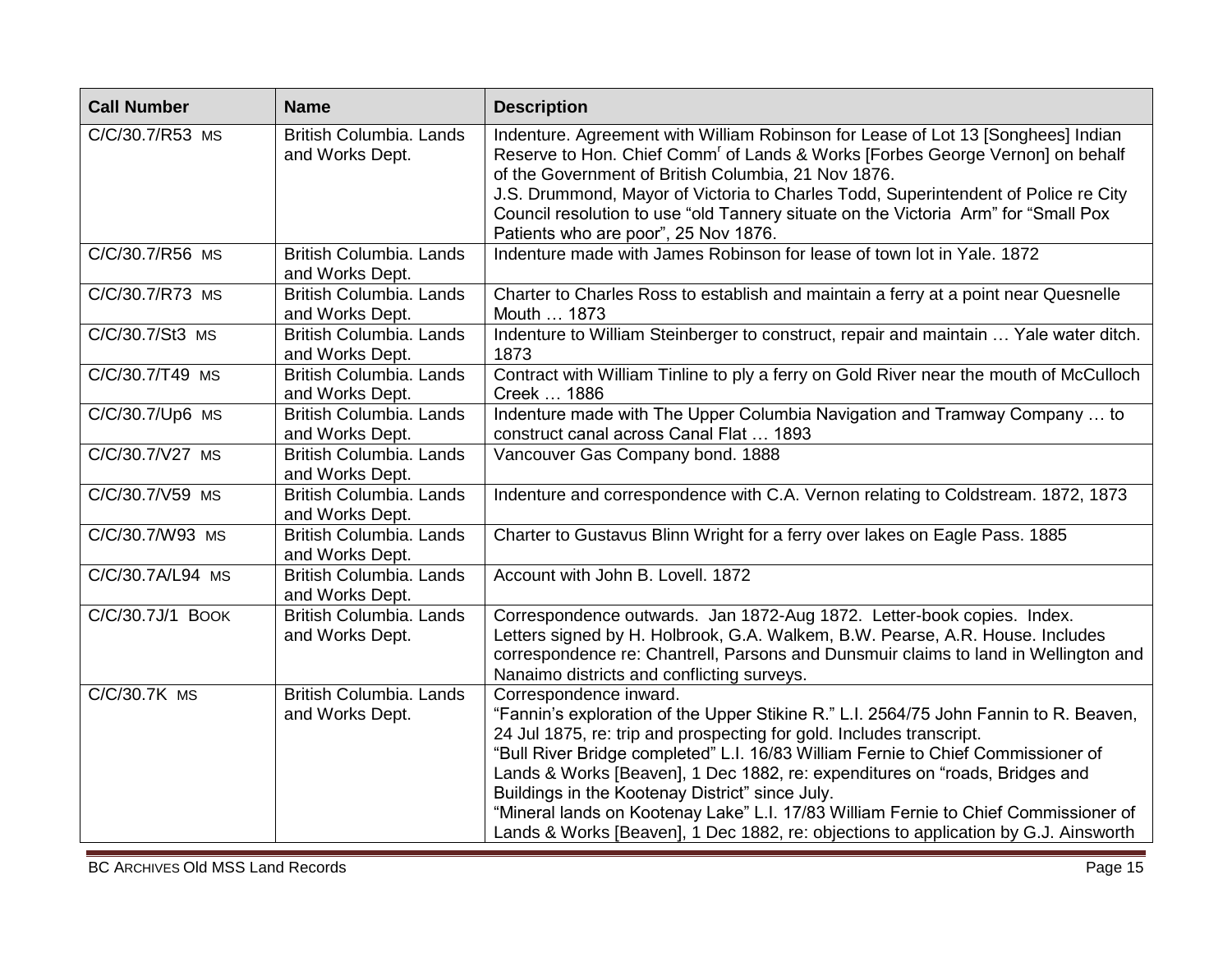| <b>Call Number</b> | <b>Name</b>                                       | <b>Description</b>                                                                                                                                                                                                                                                                                                                                                                                                            |
|--------------------|---------------------------------------------------|-------------------------------------------------------------------------------------------------------------------------------------------------------------------------------------------------------------------------------------------------------------------------------------------------------------------------------------------------------------------------------------------------------------------------------|
|                    |                                                   | and E.B. Marvin to purchase land on Kootenay Lake due to mineral potential with<br>exception of block "containing the Hot Springs".                                                                                                                                                                                                                                                                                           |
| C/C/30.7K/C16 MS   | British Columbia. Lands<br>and Works Dept.        | Correspondence inward; from federal Dept. of Marine and Fisheries re land required<br>for lighthouses at mouth of Victoria Harbour (Berens Island), Cape Beale and Point<br>Atkinson. 19 Jul1877-9 Mar 1878. Includes L.I. 1709/77 (with sketch map of Cape<br>Beale and of Point Atkinson locations); L.I. 1710/77; L.I. 1715/77.                                                                                            |
| C/C/30.7K/C38 MS   | <b>British Columbia, Lands</b><br>and Works Dept. | Declaration made by William Bell Chartres "In the matter of the eastern half of Section<br>XIV Sooke district", 5 Feb 1876. L.I. 243/76. Includes two sketch maps referenced in<br>the declaration.                                                                                                                                                                                                                           |
| C/C/30.7K/D34 MS   | <b>British Columbia, Lands</b><br>and Works Dept. | Petition re Dease Creek. 5 Oct 1875                                                                                                                                                                                                                                                                                                                                                                                           |
| C/C/30.7K/D36 MS   | British Columbia. Lands<br>and Works Dept.        | Correspondence inward. A. DeCosmos, Pres. VS&NW Ry Co, to F.G. Vernon, Chief<br>Commissioner of Lands & Works, 29 Aug 1891. L.I. 3414/91. On letterhead of<br>Victoria, Saanich and New Westminster Ry Co. Request for "grant, lease, or other<br>conveyance of the foreshores  as shown  to the VS&NW Raily Co." Includes Act<br>and "Plan E" (Shoal Harbour and Shoal Bay area, North Saanich) referenced in the<br>letter. |
| C/C/30.7K/G86 BOOK | British Columbia. Lands<br>and Works Dept.        | Samuel Greer vs Queen correspondence and documents re land grant at Chilliwack.<br>1870-1890, 1893. [L.I. 2526/93]                                                                                                                                                                                                                                                                                                            |
| C/C/30.7K/H86 MS   | British Columbia. Lands<br>and Works Dept.        | Correspondence inward from Alex Munro, Hudson's Bay Company re land claimed by<br>HBC in British Columbia. L.I. 2197/75 (21 Jul 1875); 2403/75 (2 Aug 1875); L.I.<br>2404/75 (list enclosed with L.I. 2403/75).                                                                                                                                                                                                               |
| C/C/30.7K/M36 MS   | British Columbia. Lands<br>and Works Dept.        | Correspondence inward. From Sister Mary Providence re: obtaining "the Deeds of<br>property we intend purchasing from the bishop", 14 Oct 1890.                                                                                                                                                                                                                                                                                |
| C/C/30.7K/Ob6 MS   | British Columbia. Lands<br>and Works Dept.        | Correspondence inward. From Norman Bole on behalf Michael O'Brien re obtaining<br>crown grant for property [SE ¼, Sec. 7, Twp 8, New Westminster] pre-empted and<br>improved by his deceased brother, 10 May 1878. L.I. 1064/78.                                                                                                                                                                                              |
| C/C/30.7K/P32 MS   | British Columbia. Lands<br>and Works Dept.        | Correspondence inward. Arthur Peatt to J.W. Trutch, chief Commissioner of Lands &<br>Works, asking to postpone payment of money owing for land purchase, 19 Dec 1870.<br>L295/70. Trutch to Peatt, 20 Dec 1870. Peatt to Trutch, 30 Dec 1870, Colwood farm.<br>L301/70 [or 307/70].                                                                                                                                           |
| C/C/30.7K/P42 MS   | <b>British Columbia, Lands</b><br>and Works Dept. | Correspondence inward. Charles E. Perry, C.E. to Minister of Lands & Works, 5 Nov<br>1883, re: Eagle Pass Wagon road through Eagle Pass to the Columbia River." L.I.<br>2154/83. Cover letter and "Sketch Plan to accompany Progress Report" but Report of<br>Progress" itself is lacking.                                                                                                                                    |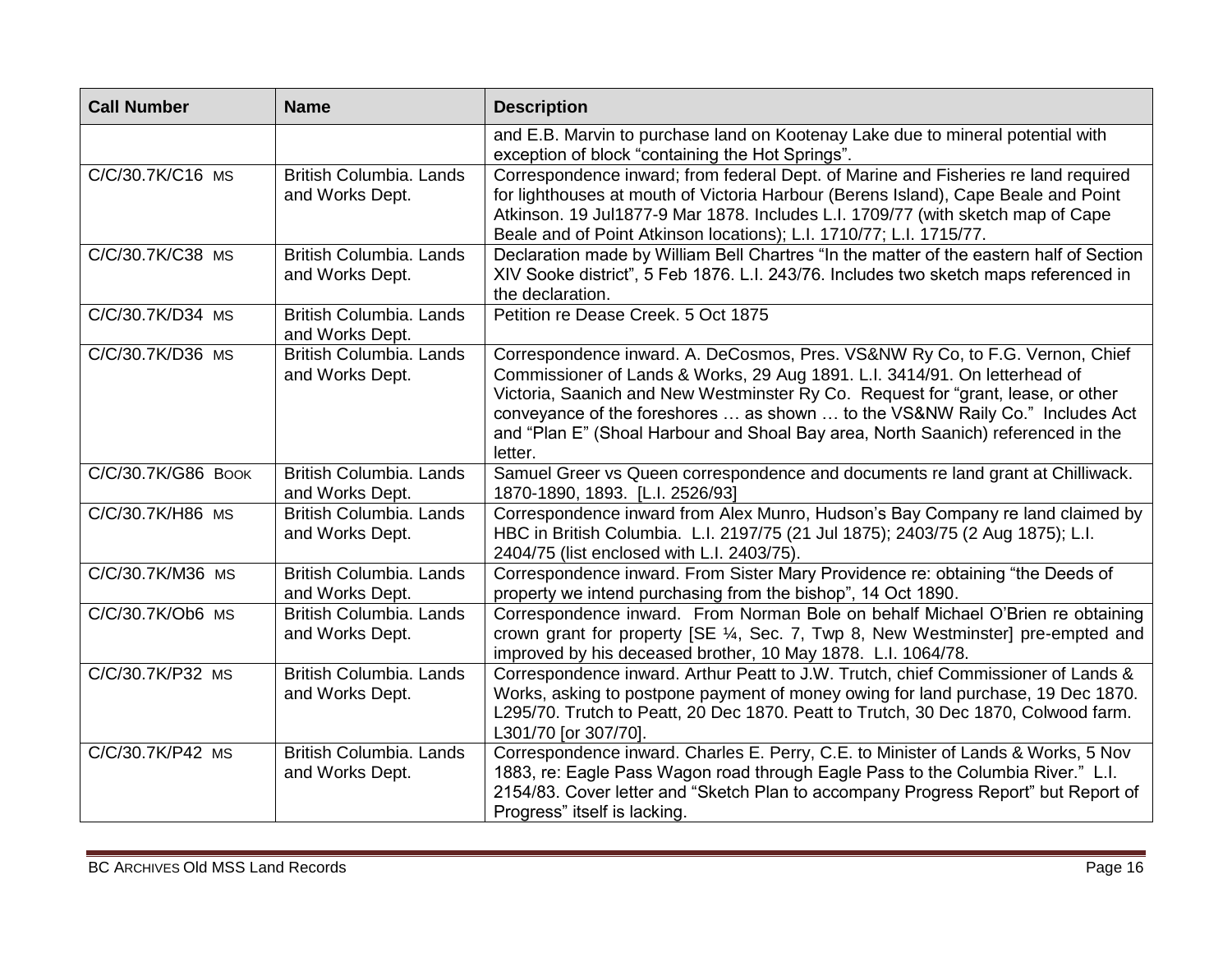| <b>Call Number</b> | <b>Name</b>                                       | <b>Description</b>                                                                                                                                    |
|--------------------|---------------------------------------------------|-------------------------------------------------------------------------------------------------------------------------------------------------------|
| C/C/30.7K/W43 MS   | <b>British Columbia, Lands</b><br>and Works Dept. | Correspondence inward. From Robert Weir re land in Metchosin, 20 Jan 1871<br>(L37/71), 5 ? 1871 (L364/71), 3 Jul 1871 (L365/71).                      |
| C/C/30.7K/W69 MS   | British Columbia. Lands<br>and Works Dept.        | Correspondence inward. Re: John Wilson's land papers sent to Victoria by John<br>Harper. 1877                                                         |
| C/C/30.7M/1 BOOK   | <b>British Columbia, Lands</b><br>and Works Dept. | Memo book. 1889-1891                                                                                                                                  |
| C/C/30.71/M23 MS   | British Columbia. Lands<br>and Works Dept.        | Correspondence re W.H. McNeill property. 1871, 1882                                                                                                   |
| C/D/30.7/B77 MS    | British Columbia. Lands<br>and Works Dept.        | Indenture  between British Pacific Building Limited  1961                                                                                             |
| C/D/30.7/C11 MS    | British Columbia. Lands<br>and Works Dept.        | Correspondence re Cache Creek school reserve. Various dates.                                                                                          |
| C/D/30.7/F16 MS    | British Columbia. Lands<br>and Works Dept.        | Correspondence with J.R. Brown relating to Fairview. 4 letters. 1908, 1911                                                                            |
| C/D/30.7/H11 MS    | <b>British Columbia, Lands</b><br>and Works Dept. | Correspondence re Haddington Island quarry. Various dates.                                                                                            |
| C/D/30.7/K12 MS    | British Columbia. Lands<br>and Works Dept.        | Correspondence relating to Kaleden. 4 letters. 1910                                                                                                   |
| C/D/30.7/M35 MS    | British Columbia. Lands<br>and Works Dept.        | Contract with Marshall Plummer & Co. for clearing  New Westminster district. 1912                                                                     |
| C/D/30.7/R24 MS    | British Columbia. Lands<br>and Works Dept.        | Correspondence relating to Redstone Flat. 1904                                                                                                        |
| C/D/30.7/T68 MS    | British Columbia. Lands<br>and Works Dept.        | Grant to City of Trail power to ply a ferry at the City of Trail. 1907                                                                                |
| C/D/30.7K/Su8 MS   | British Columbia. Lands<br>and Works Dept.        | Correspondence inward; from D.G. Sutherland. 1 letter, 1925                                                                                           |
| $E/B/Ab3.9$ MS     | Abernathy, Robert                                 | Victoria. Lots 66, 61. Papers relating to. Indenture. 1858                                                                                            |
| $E/B/Au7.9$ MS     | Austen, Robert H.                                 | Victoria. Lot 51. Miscellaneous papers relating to. Indenture to H.B. Co. for lot on<br>Humboldt St., 1859. Land grant. 1858.                         |
| E/B/D161.9 MS      | Dallas, Alexander Grant                           | Miscellaneous papers relating to. Appointments, deed. Victoria. Block 56, Lot 1695.                                                                   |
| E/B/F866.9 MS      | Fraser, Donald, d. 1897                           | Miscellaneous papers relating to. Letter of introduction, 1858; Deed, 1860. Victoria.<br>Block 56, Lot 16.                                            |
| E/B/M92.9 MS       | Munro, Alexander                                  | Miscellaneous documents relating to. Re Title deeds 1859. Victoria, Block K, Lots<br>642, 643, 650, 651.                                              |
| E/B/N13.9 MS       | Nagle, Jeremiah                                   | Miscellaneous papers relating to. Indenture, 1871. Appointments, 1859, 1869.<br>Reconveyance of Thetis Island to H.B. Co., 1858. Original deed, 1857. |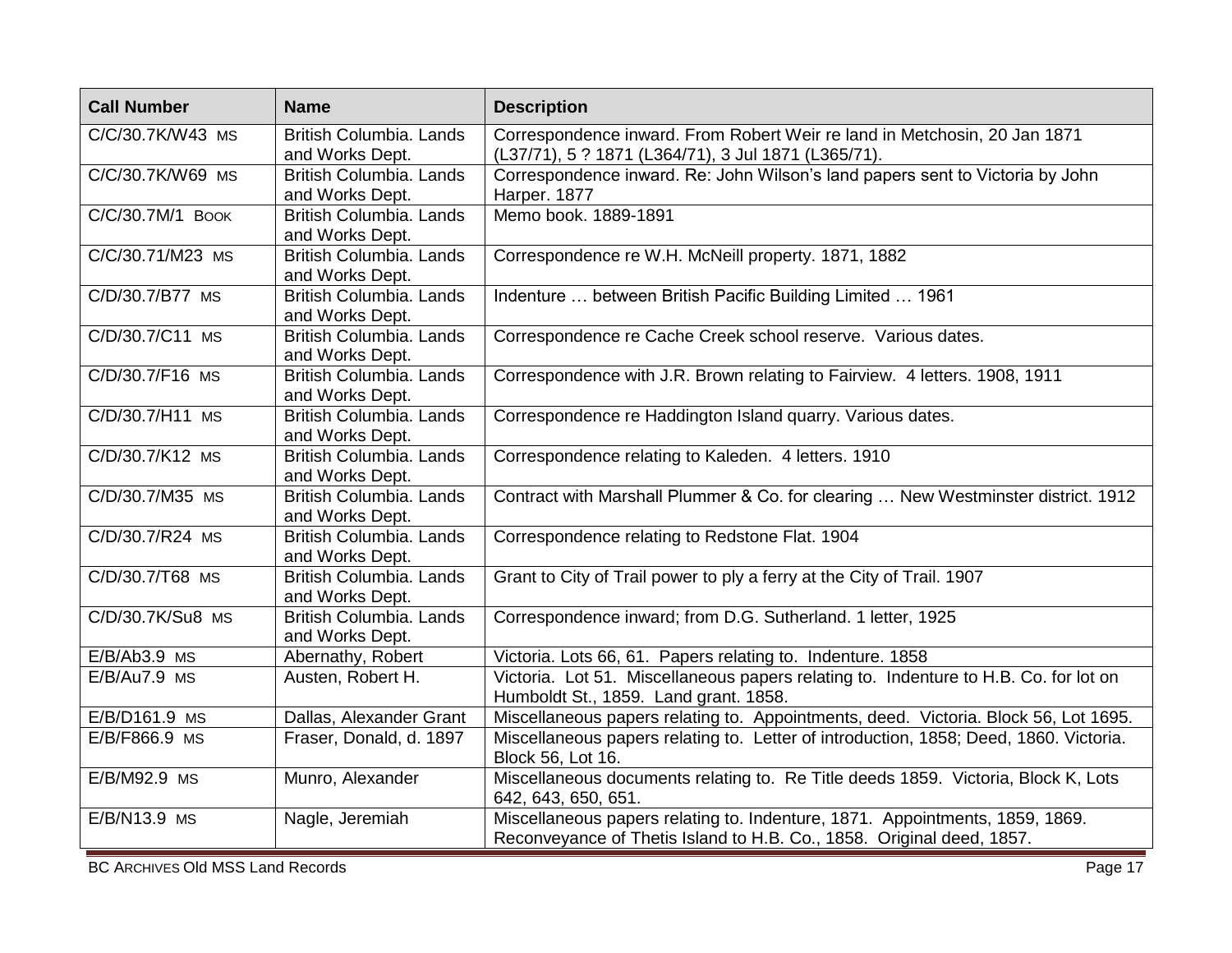| <b>Call Number</b> | <b>Name</b>                                       | <b>Description</b>                                                                                                                                                                                                                                                                                  |
|--------------------|---------------------------------------------------|-----------------------------------------------------------------------------------------------------------------------------------------------------------------------------------------------------------------------------------------------------------------------------------------------------|
| $E/B/St2$ MS       | Stamp, Capt. Edward                               | Papers relating to land purchased at Barclay [Barkley] Sound. 1860. 2 items. Draft<br>and copy. An extract of a dispatch from Governor Douglas to Sir Edward Bulwer-<br>Lytton re pre-emption of land. Draft of agreement of sale between Stamp and Colony<br>of Vancouver Island for the purchase. |
| E/B/St31.9 MS      | Stelly, George                                    | Victoria. Lot 30 and Lot 108. Documents relating to. Mortgage.                                                                                                                                                                                                                                      |
| E/B/T39.9 MS       | Thornton, William N.                              | Papers relating to. Land grant, 1858.                                                                                                                                                                                                                                                               |
| E/B/T731.9 MS      | Trivett, John Frederick                           | Miscellaneous papers relating to. Victoria land grant, 1858. Deed to HBC, 1859.                                                                                                                                                                                                                     |
| $E/B/Y8.9$ MS      | Young, Charles, Bedford                           | Papers relating to. Re lot, 1858. Victoria. Block B, Lot 182.                                                                                                                                                                                                                                       |
| E/C/B97 MS         | <b>British Columbia, Lands</b><br>and Works Dept. | Buttle, John, 1838-1908. Correspondence. 1871, 1877                                                                                                                                                                                                                                                 |
| E/C/H35.9 MS       | Heathorn, Mary Claxton                            | Papers relating to. Lease part of Rock Bay, Victoria harbour. 1890                                                                                                                                                                                                                                  |
| $E/C/R39$ MS       | <b>British Columbia, Lands</b><br>and Works Dept. | Richards, Daniel. Correspondence re Royal Engineers land grant. 1871                                                                                                                                                                                                                                |
| E/C/So8.9 MS       | Southgate, Joseph<br>Johnson                      | Victoria. Lot 138. Miscellaneous papers relating to. Indenture. 1876                                                                                                                                                                                                                                |
| E/C/W691.9 MS      | Wilson, Thomas                                    | Victoria. Lot 9, Subdivision 17 and Subdivision 19. Indentures. 1872                                                                                                                                                                                                                                |
| E/D/B97 MS         | Buttle, John                                      | Correspondence outward. 4 letters, 1904, 1907, 1905                                                                                                                                                                                                                                                 |
| E/D/D49.2 MS       | Devereux, Francis<br>Algernon                     | Eastern boundary of the City of Victoria, n.d. Typescript, 2 p.                                                                                                                                                                                                                                     |
| E/D/F84 BOOK       | Frampton, Keith B.                                | Surveying diaries. 1907-1909                                                                                                                                                                                                                                                                        |
| E/D/H141.9 MS      | Hall, John Frederick                              | Victoria. Lot 1A and Lot 10. Conveyance. 1900                                                                                                                                                                                                                                                       |
| E/E/Se51 MS        | Semple, Robert                                    | Boundary survey in 1858-1862. Undated.                                                                                                                                                                                                                                                              |
| F/53/H86 MS        | Hudson's Bay Company,<br>Victoria                 | Hudson's Bay Company. Return of Treaties made by Hudson's Bay Co. with Indian<br>tribes shewing lands conveyed and sums paid. 1850-1854                                                                                                                                                             |
| G/C421/As4 MS      | Askew, George                                     | Correspondence re pre-emption of land at Chemainus. 1871.                                                                                                                                                                                                                                           |
| G/Q3/R54 MS        | British Columbia. Lands<br>and Works Dept.        | Robertson, William Archibald, 1832-1926. Report of exploration of Queen Charlotte<br>Islands. 1885                                                                                                                                                                                                  |
| G/V27/V27 MS       | Vancouver Island.<br><b>Colonial Secretary</b>    | Correspondence with John Buttle re exploring expedition. 1865. For transcripts see<br>G/V27/V27A.                                                                                                                                                                                                   |
| G/V27/V27.1 MS     | Vancouver Island.<br><b>Colonial Secretary</b>    | Correspondence inward, applications to join exploring expedition. 1865                                                                                                                                                                                                                              |
| H/A/R81 MS         | Royal Oak Burial park                             | Papers relating to Church of England section. Consecration, 1925                                                                                                                                                                                                                                    |
| I/A/L14.1 MS       | Laing, Frederick William                          | Correspondence. 1937-1941                                                                                                                                                                                                                                                                           |
| I/A/L14.2 MS       | Laing, Frederick William                          | Correspondence. 1938-1942                                                                                                                                                                                                                                                                           |
| I/A/L14.5 MS       | Laing, Frederick William                          | Correspondence. 1939                                                                                                                                                                                                                                                                                |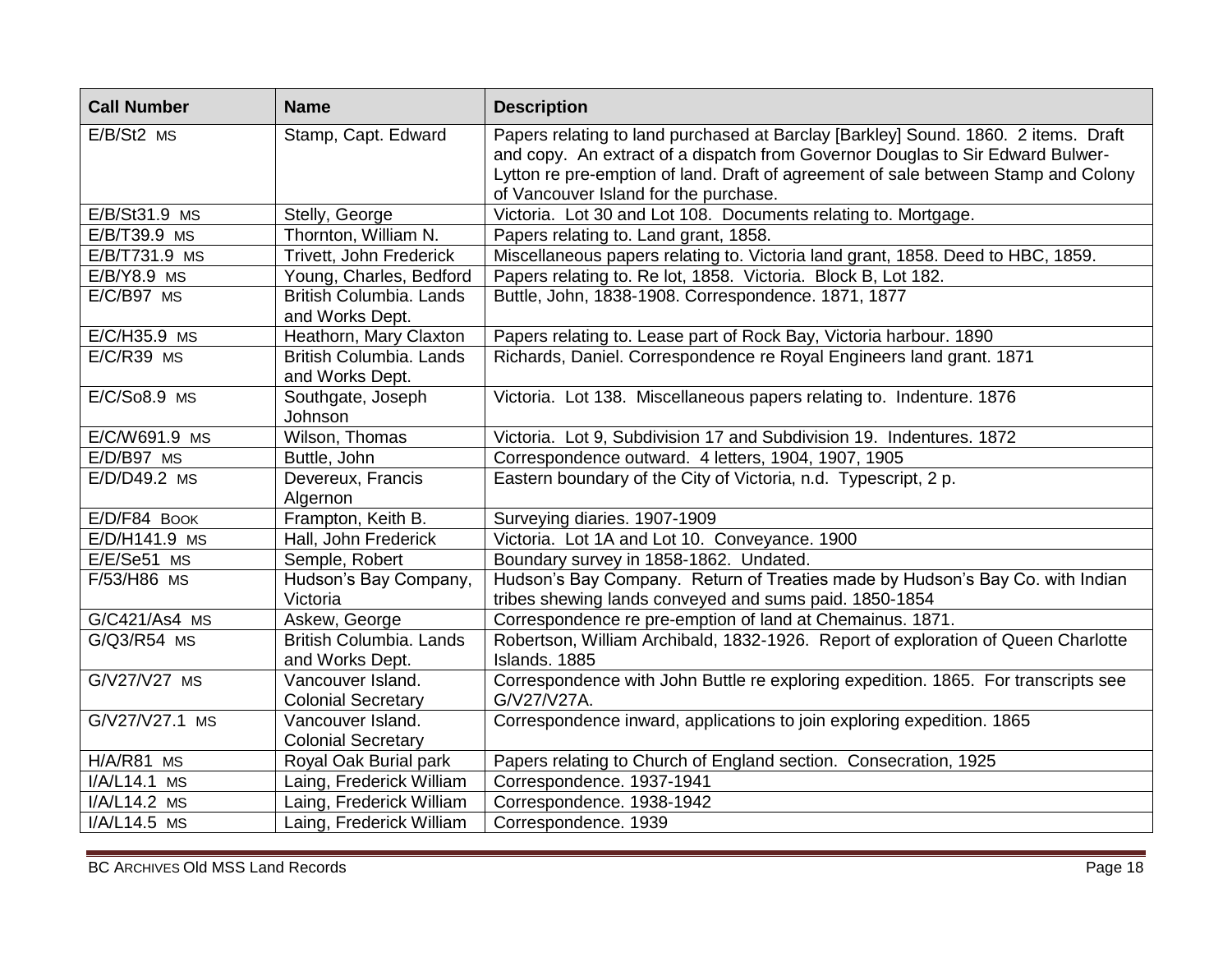| <b>Call Number</b> | <b>Name</b>                                       | <b>Description</b>                                                                                                                                                                                                                                                     |
|--------------------|---------------------------------------------------|------------------------------------------------------------------------------------------------------------------------------------------------------------------------------------------------------------------------------------------------------------------------|
| $I/A/L14g$ MS      | Laing, Frederick William                          | Geographical naming record. 1938. Typescript.                                                                                                                                                                                                                          |
| I/AA/C16 BOOK      | Canada. Dept. of the<br><b>Interior</b>           | Topographical Survey of Canada. Land Classification Division. Fort St. John District,<br>British Columbia; a guide for intending settlers. Ottawa, 1923. 227 p. photos., maps.<br>Cover title: Report on Fort St. John District, British Columbia by L. Brenot, D.L.S. |
| I/AA/C55 MS        | Clark, Rice Owen                                  | Report on British Columbia coast farming and agricultural lands. 10 p. map.<br>Typescript.                                                                                                                                                                             |
| I/AA/P31 BOOK      | Peace River Land and<br>Colonization Co. Ltd      | Minute book. 1928-1960                                                                                                                                                                                                                                                 |
| I/CA/St8s BOOK     |                                                   | Strathcona Park. 1912-1914. 3 v. Typewritten. Illustrated with photographs.                                                                                                                                                                                            |
| I/GB/C27 BOOK      | <b>British Columbia, Lands</b><br>and Works Dept. | Correspondence relating to Cassiar Coal Company. 1904-1907                                                                                                                                                                                                             |
| I/GC/C42 MS        | <b>British Columbia, Lands</b><br>and Works Dept. | Cherry Creek Silver Mining Company Ltd. Indenture made with British Columbia<br>Lands and Works Dept. 1867                                                                                                                                                             |
| J/B/M78 MS         | <b>British Columbia, Lands</b><br>and Works Dept. | Moore, William. Agreement to build road from Stikine River to Dease Lake. 1873                                                                                                                                                                                         |
| $J/F/C16$ MS       | Canada. Dept. of the<br><b>Interior</b>           | Dominion lands grant to the Esquimalt and Nanaimo railway company. 1887, 1905                                                                                                                                                                                          |
| J/F/C162d MS       | <b>British Columbia, Lands</b><br>and Works Dept. | Canadian Pacific railway company. Lease of land in townsite of Donald. 1890                                                                                                                                                                                            |
| $J/F/Es6.1$ MS     | <b>Esquimalt and Nanaimo</b><br>Railway           | Terms re construction of railway Esquimalt to Nanaimo. 1881                                                                                                                                                                                                            |
| J/L/V66 MS         | Victoria Harbour                                  | Lease. 1885                                                                                                                                                                                                                                                            |
| K/G/D84 MS         | <b>British Columbia, Lands</b><br>and Works Dept. | Dry-docks. Papers relating to contracts, agreements, etc. Various dates.                                                                                                                                                                                               |
| K/LS/P31 MS        | Pemberton, Joseph<br>Despard, 1821-1893           | Papers relating to proposed alteration of Pre-Emption Bill. Dec 7, 1860. 1 l.                                                                                                                                                                                          |

 $1$  Until 1908, public works was paired with the responsibility for lands. Several records falling under the former are intermingled with the latter and will be found in this list (e.g. ferries). 2 List available.

<sup>&</sup>lt;sup>3</sup> For earlier letters see C/AA/10.4/1-2 Book.<br><sup>4</sup> See GR-1372 and other colonial era correspondence for letters.<br><sup>5</sup> See GR-1372 and other colonial era correspondence for letters.<br><sup>6</sup> 10959A-10960A, 10965B, 10974A, 10977 with map numbers on the inside cover.

 $7$  Title at beginning of list "Lands & Works Dpt V.I. Correspondence of Survey Branch"